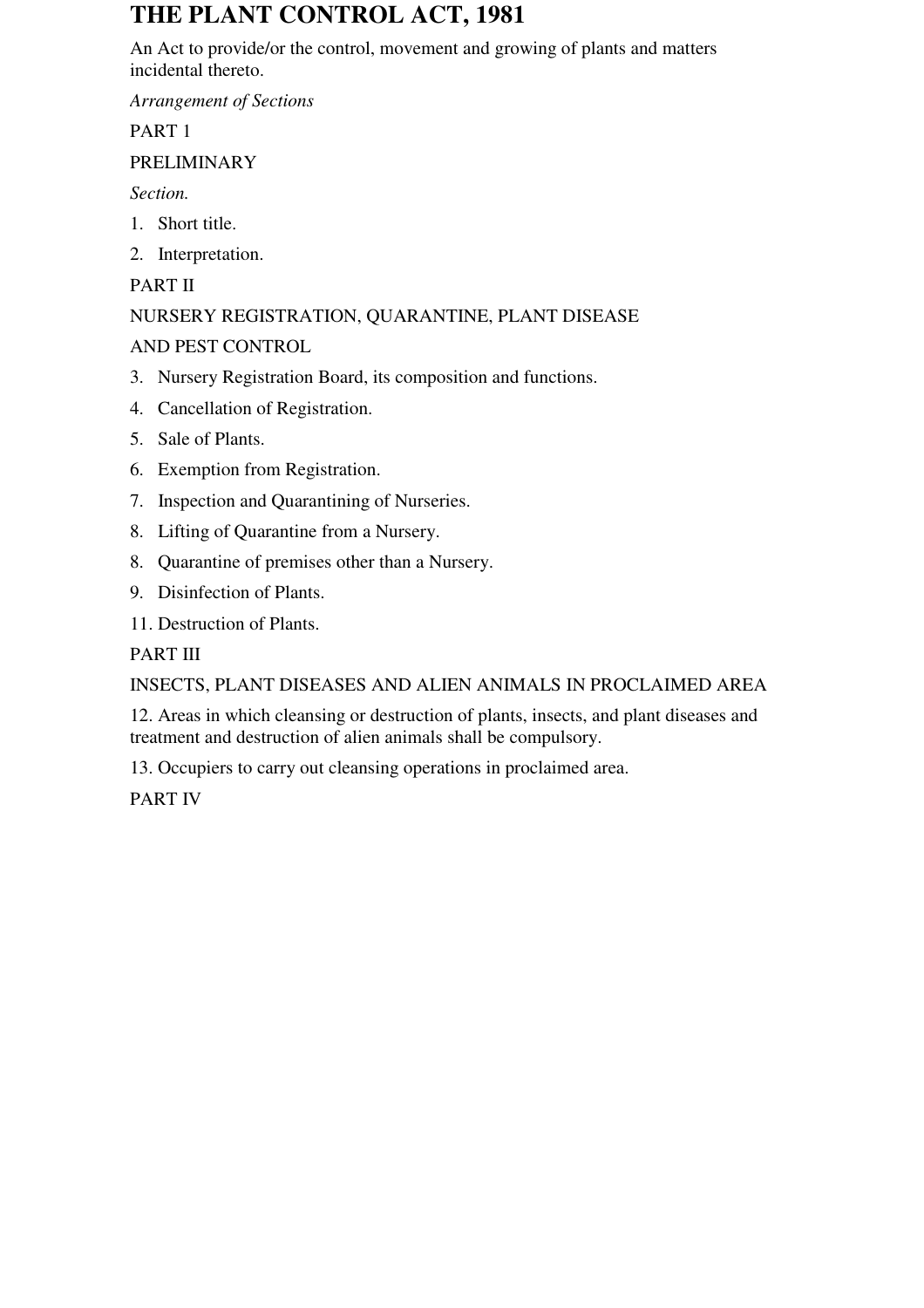IMPORTATION OF PLANTS, PLANT DISEASES, INSECTS AND ALIEN ANIMALS.

14. Prohibited material and material requiring a permit.

15. Material imported from South Africa (excluding that in transit from another territory).

16. Application for permits to import plants into Swaziland.

17. Entry and Inspection of Plants on Arrival.

PARTV

EXPORTATION OF PLANTS AND PLANT MATERIALS

18. Phytosamtary Certificates.

19. Exportation of Indigenous Plants, for which a phytosanitary certificate shall be mandatory.

PART VI

CONTROL OF MUSHROOM INDUSTRY

20. Handling of Mushrooms.

21. Mushroom licence.

PART VII

NOXIOUS WEEDS

22. Weed Inspectors.

23. Destruction of Noxious Weeds.

24. Clearance of land of Noxious Weeds.

25. Offence to propagate Noxious Weeds.

PART VIII

INSECT PESTS IN TIMBER

26. Sale or use of timber infested with woodborer.

27. Importation of timber infested with woodborer.

28. Presence of infested timber to be reported.

29. Destruction or disinfection of timber infested with wood borer.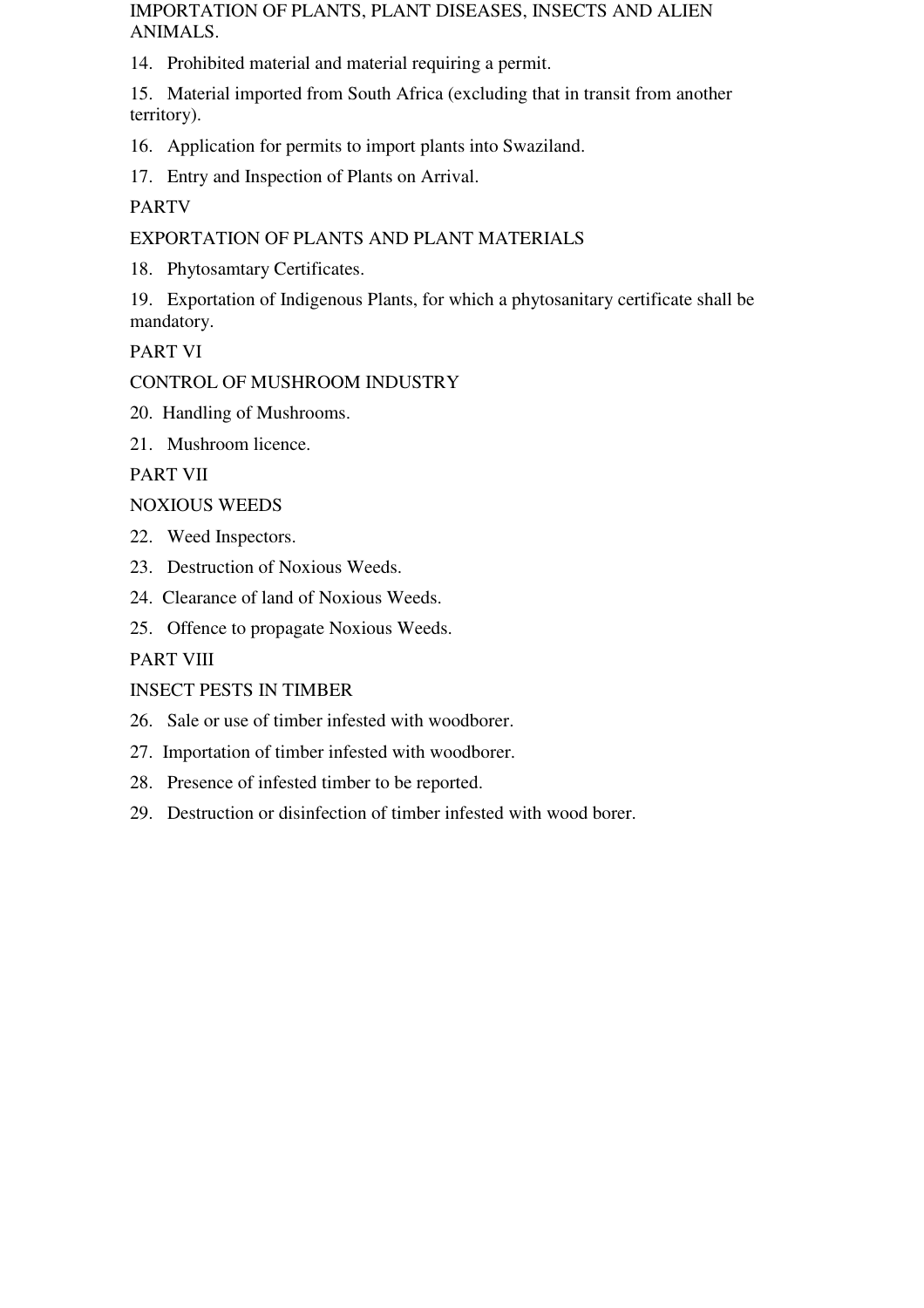#### PART IX

### CONTROL OF BROWN & RED LOCUSTS (INCLUDING LOCUSTA PARDALINA, NOMADACRIS SEPTEMFACIATA)

30. Notification of appearance or flying locusts and nymphs and deposit of eggs.

31. Action to be taken on receipt of notice.

PART X

## POWERS OF INSPECTORS

32. General Powers of Inspectors to enter on land.

33. Inspection and Quarantining of land or premises and imposition on owners and occupiers to eradicate insects, plants or plant diseases.

- 34. Method of serving notice or order.
- 35. Examination of Plants on importation.
- 36. Examination of other importations.
- 37. Issue or clearance certificate.

38. Inspection or disinfection or destruction of plant diseases, insects, honeybees, honey, accessories, places of alien animals.

- 39. Destruction of alien animals.
- 40. Powers of officers or inspectors to trace and destroy locusts, nymphs or locust eggs.

## PART XI

## MISCELLANEOUS PROVISIONS

- 41. Exemptions.
- 42. Compensation.
- 43. Circumstances under which compensation not payable.

44. Compensation in respect of injury, loss or destruction resulting from the exercise of powers under these regulations.

- 45. Offence of obstructing inspectors.
- 46. Delegation of powers.
- 47. Appeal to Minister.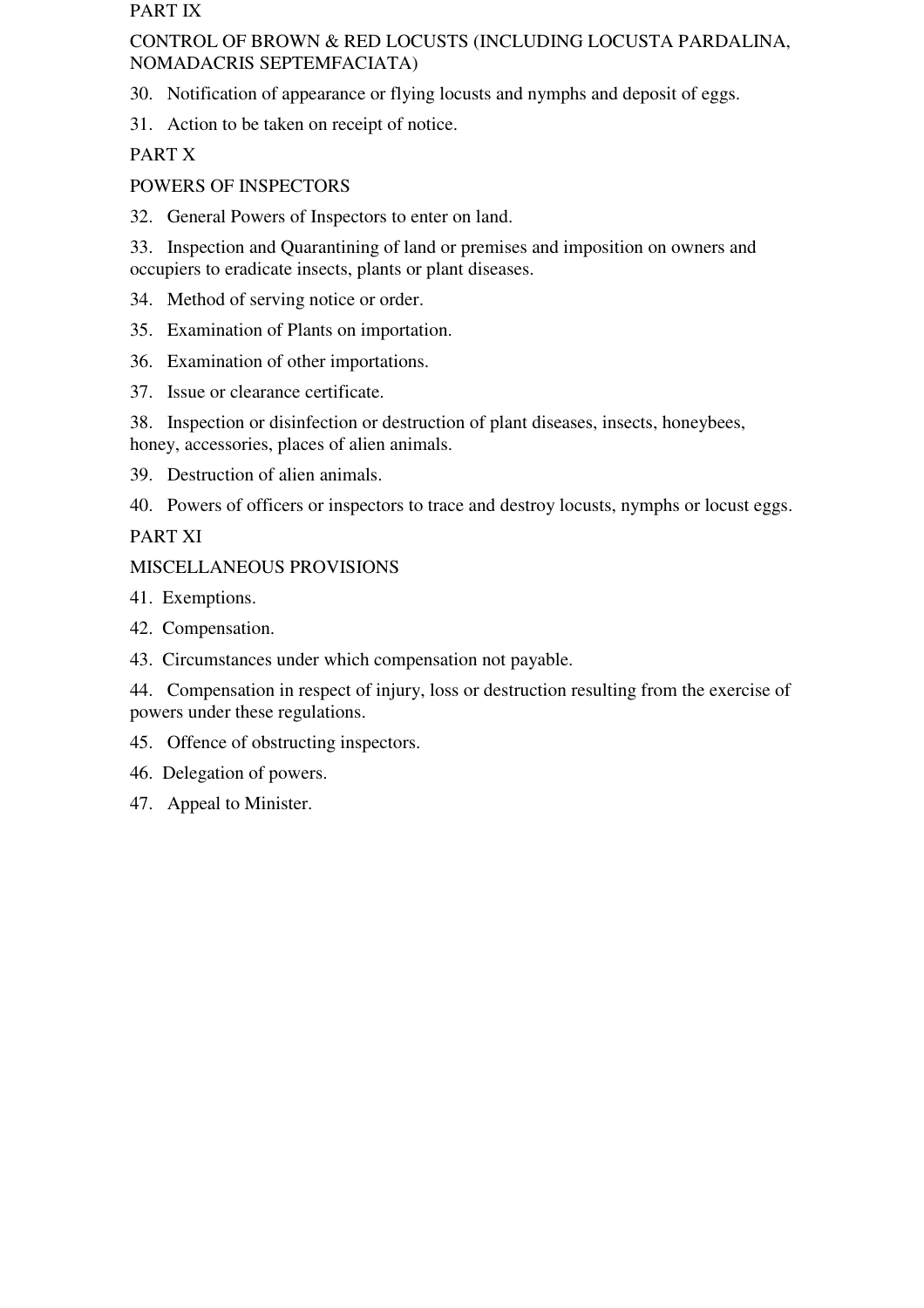48. Further Regulations.

PART XII

OFFENCES AND PENALTIES

49. Offences and Penalties.

PART XIII

LEGISLATION AFFECTED

50. Repeal.

PART XIV

SCHEDULES TO THE ACT

PART I

PRELIMINARY

*Short title.* 

1. This Act may be cited as the Plant Control Act, 1981.

*Interpretation.*

2. In this Act, unless the context otherwise requires —

"alien animal" means any vertebrate member of the animal kingdom which is not indigenous or native to Swaziland and includes any cattle, sheep, goat, horse, donkey, mule, pig, rabbit, dog and cat or any poultry or the egg of any poultry;

"board" means the Nursery Registration Board established under section 3;

"customs officer" means an officer acting under the controller as defined in the Customs, Fiscal Excise and Sales Duties Act. 1971;

"dealer" means any person dealing in goods of any kind whatsoever in retail or wholesale quantities;

"hardwood" means any tree belonging to the Angiospenn group of plants;

"honey" means honey, whether or not in combs, and includes pollen collected by a honey bee and any preparation or product consisting wholly or partly of honey;

"insect" means any live or dead invertebrate member of the animal kingdom (irrespective of the stage of its development), but does not include hona fide mounted insect collections or material intended solely for study;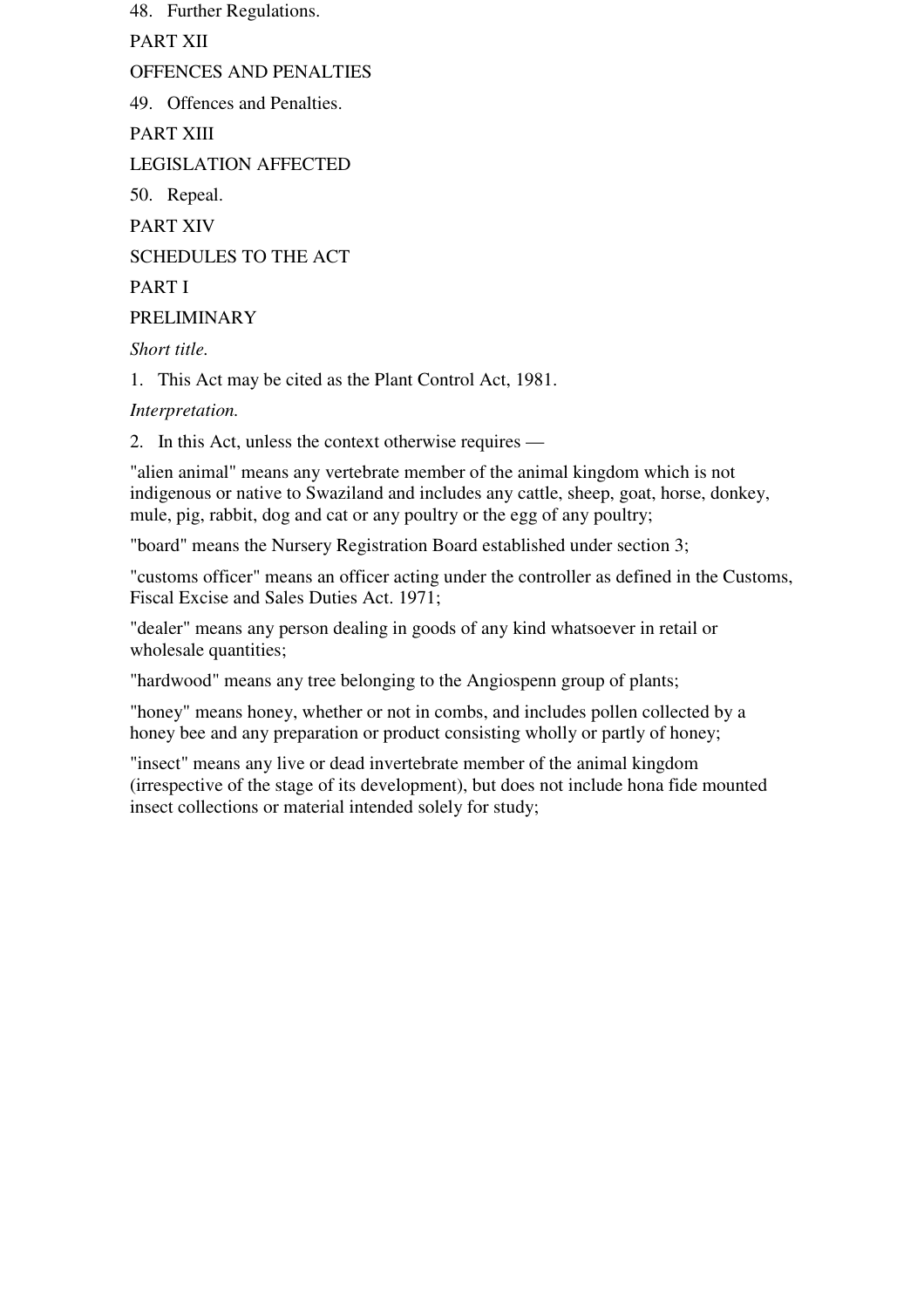"inspector" means an officer to whom the Minister of Agriculture has in writing either generally or specially, assigned any duty under this Act, and shall normally include the Chief Research Officer and Plant Pathologist of the Malkems Research Station, officers designated by the Swaziland Sugar Association, and all customs officers, police officers and police inspectors;

"live stage" in relation to woodborer includes the imago (adult or beetle) egg, larva (worm) or pupa (chrysalis) stage;

"Minister" means the Minister responsible for Agriculture and Co-operatives;

"mushrooms" means non-poisonous edible fungi classified under the Agaricaceae and Polyporaceae;

"noxious weed" means any weed specified m the First Schedule to this Act, and any other plant which the Principal Secretary may declare by notice in the Gazette to be a noxious weed;

"nursery" means any premises where plants or mushrooms are produced for sale and are intended not for immediate consumption but for outside distribution and further growth;

"occupier" in relation to land or premises means the person who is the owner or lessee of the land or premises or otherwise has the right of management, care, control or use of the land or premises;

"owner" in relation to land or premises means —

(i) the person in whose name the land is registered or, if such person is absent from Swaziland or his whereabouts are unknown, his agent, tenant, lessee or legal representative in the Kingdom of Swaziland;

(ii) in the case of land under the control of a local authority, that local authority; "owner" in relation to a nursery means the person in whose name the nursery is registered;

"plant" means any tree, shrub or vegetation, and includes the fruit, leaves, cuttings or bark of such a plant and any live portion of such a plant, whether severed from or attached to it, and any dead portion or any product of such a plant, but does not include the refined products of such a plant, unless the Minister has declared such product to be a plant;

"plant disease" means any infection from a fungus, bacterium, virus, mycoplasm, spiroplasm or other pathogen to which plants are subject;

"police officer" means a member of the Royal Swaziland Police;

"Principal Secretary" means the Principal Secretary of the Ministry responsible for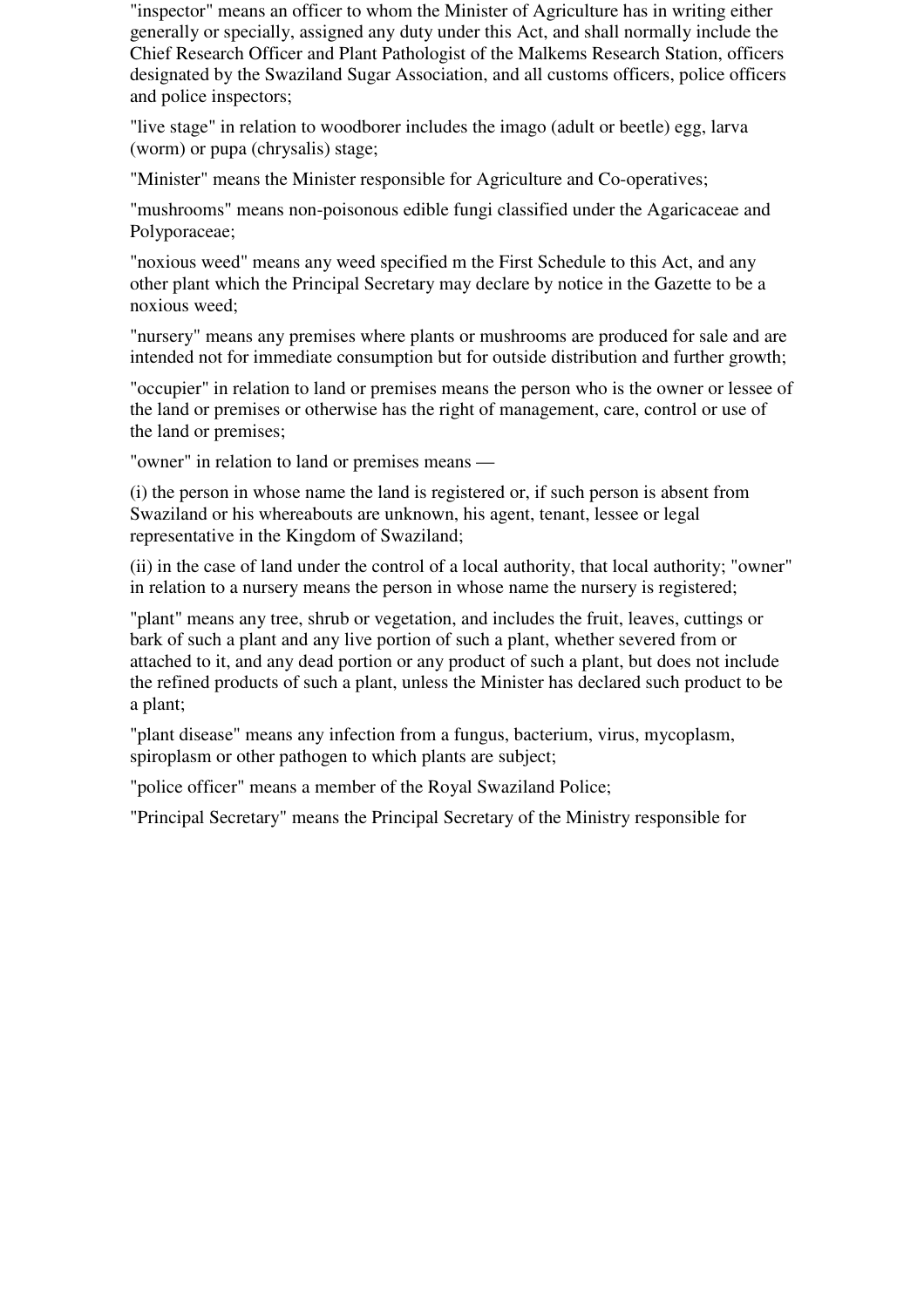Agriculture or any other person authorized by him under this Act;

"sell" includes offer, advertise, keep, display, dispatch, convey or deliver for sale or exchange, or dispose of for any consideration whatsoever, or dispatch, convey or deliver in pursuance of a sale, exchange or disposal as aforesaid;

"timber" means all wood contained in trees, whether standing, fallen or felled, and all wood whether sawn, split, hewn, planed or otherwise fashioned or processed;

"trader" means any person dealing in plants or plant products;

"weed inspector" means any person authorized by the Principal Secretary to perform the duties of an inspector under this Act, and shall further include the Principal Secretary or his delegate as chief weed inspector, all animal health inspectors and road inspectors;

"woodborer" means any insect, including termites and beetles, the nymph (or larva) and/or the imago (adult) stage of which bores into or feeds on wood.

#### PART II

NURSERY REGISTRATION, QUARANTINE, PLANT DISEASE AND PEST **CONTROL** 

*Nursery Registration Board, its composition and junctions.*

3. (1) There is hereby established a Nursery Registration Board (hereinafter referred to as "the Board") which shall consist of—

- (a) the Principal Secretary, who shall be the Chairman;
- (b) the Director of Agriculture;
- (c) the Chief Forestry Officer;
- (d) the Chief Research Officer;
- (e) the Curator of the National Herbarium;
- (f) the Plant Pathologist;
- (g) a representative of the Swaziland National Trust Commission.
- (2) Subject to section 6 of this Act:

(a) Every person who is the owner or occupier of a nursery shall, within three months of the coming into operation of this Act, apply in writing for the registration of his nursery and thereafter, unless his registration is sooner revoked every person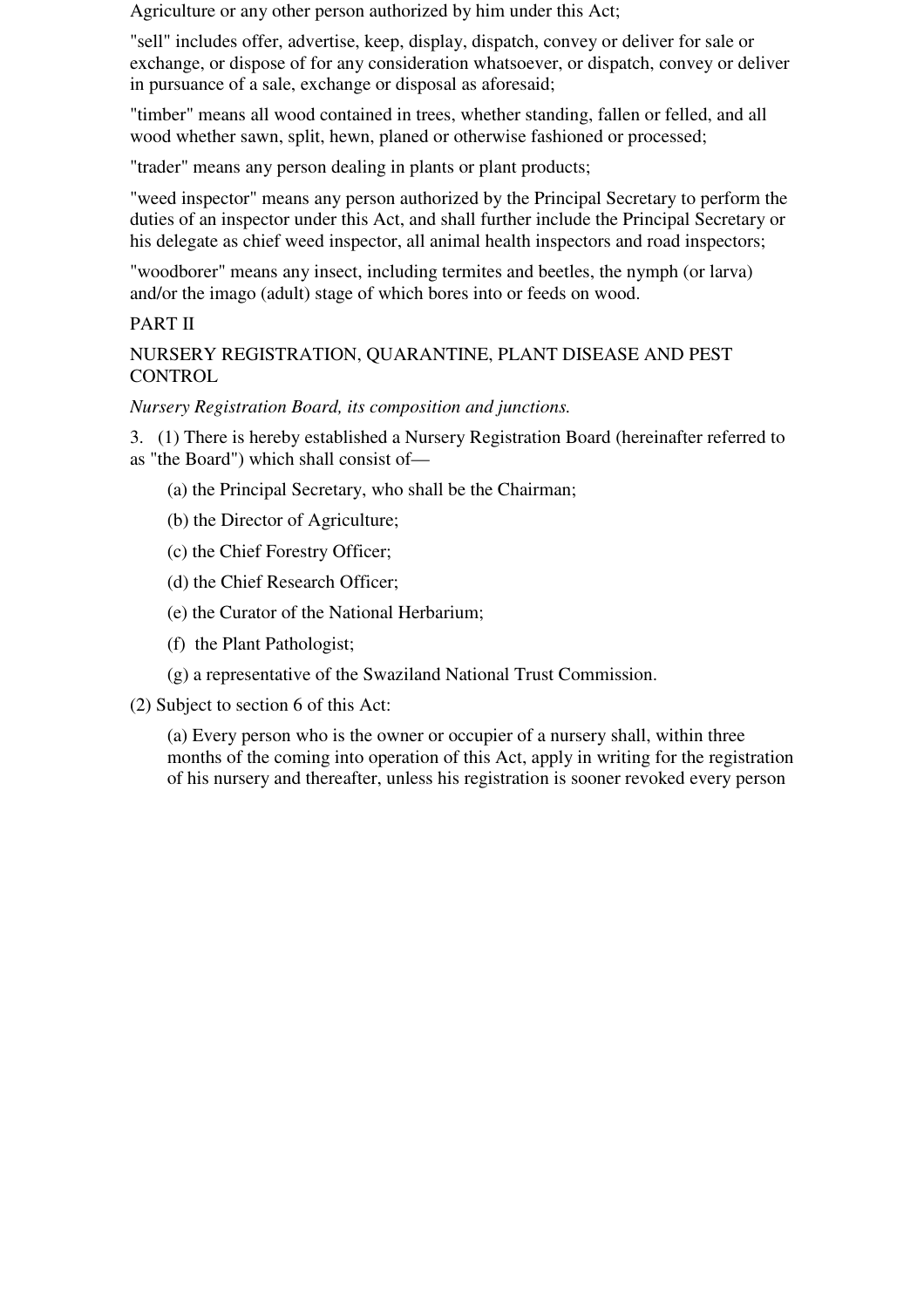managing a registered nursery shall pay a prescribed annual fee before the 31 st December in each year.

(b) Every person who intends to establish a nursery shall apply to the Board for registration of the nursery.

(3) All applications made under subsection (2) shall be accompanied by the prescribed fees and shall contain the following particulars:

(a) the full name and postal address of the owner or occupier;

(b) the full name and postal address of any person other than the occupier to whom communications in respect of the nursery are to be transmitted by the Principal Secretary;

(c) the exact situation of the nursery;

(d) the name under which this nursery is to be registered;

(e) the approximate area under cultivation for the purpose of the nursery;

(f) whether the proposed nursery is situated on freehold or Swazi Nation Land, and, in the latter case, whether the permission of the Chief has been sought and obtained;

(g) whether the applicant has previous experience of running a nursery;

(h) the proposed date of occupancy and commencement of business;

(i) the approximate quantity of the different descriptions of the nursery stock classified under the headings:

(i) Citrus fruit trees;

(ii) Deciduous and other fruit trees, including mangoes and guavas;

(iii) Vines;

(iv) Forest and shade trees;

(v)Hedge plants;

(vi) Rose plants;

(vii) Hardy ornamental plants;

(viii) Greenhouse and other tender plants;

(ix) Palms;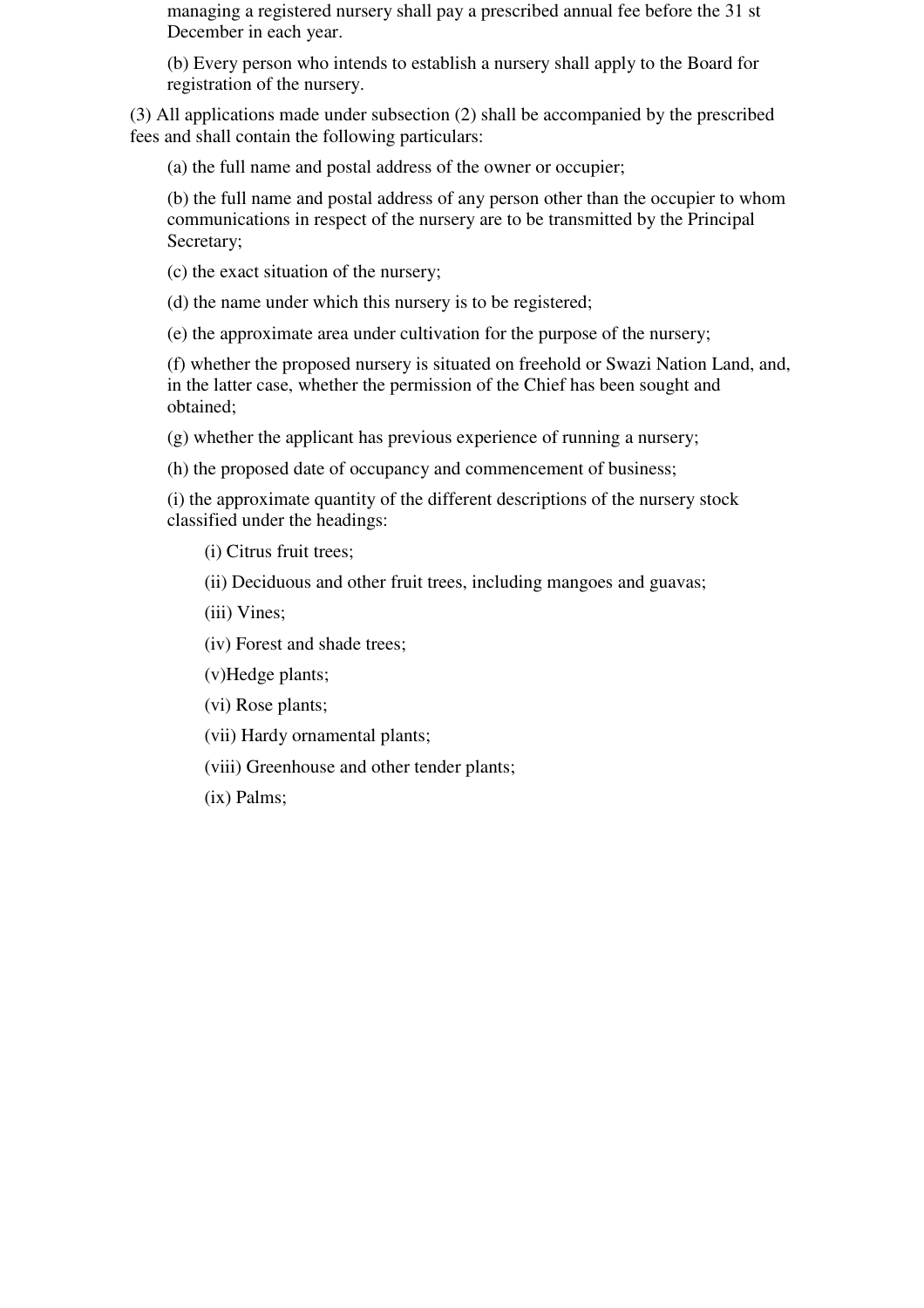(x)Gramineae and pasture plants;

(xi) Other plants including indigenous flora;

(j) the approximate quantity of each class of plants in the nursery which are expected to be ready for disposal within twelve months from the date of the application and those which are not yet ready.

*Cancellation of registration.* 

4. If the Board is satisfied that an owner or occupier of a nursery —

(a) has failed to comply with any condition to which the registration of the nursery is subject;

(b) has failed to carry out an order given under section 33;

(c) has lifted, removed or destroyed or has caused to be lifted, removed or destroyed, or has interfered with any dead or living plant in or from the quarantine area of the nursery; or

(d) is guilty of an offence in terms of Section 49, the Board may, on conviction of that person for an offence under this Act, cancel the registration in question.

#### *Sale of plants.*

5. (1) No person shall sell any plant from a nursery unless—

(a) the nursery is registered under section 3 or has, under that section, been exempted from registration by the Principal Secretary either generally or specially by notice in the Gazette;

(b) the name and address of the nursery where it was grown, are legibly and durably affixed to the plant or the container in which it grows or is packed;

(c) the Plant Pathologist is satisfied that adequate phytosanitary treatment of plants and containers has been carried out, and that written evidence of this is available upon request.

(2) Any person who fails to comply with the requirements of subsection (1) shall be guilty of an offence.

(3) The Board may impose any further conditions it considers appropriate in registering a nursery or on the sale of plants from any nursery, whether such nursery is registered or not.

*Exemption from registration.*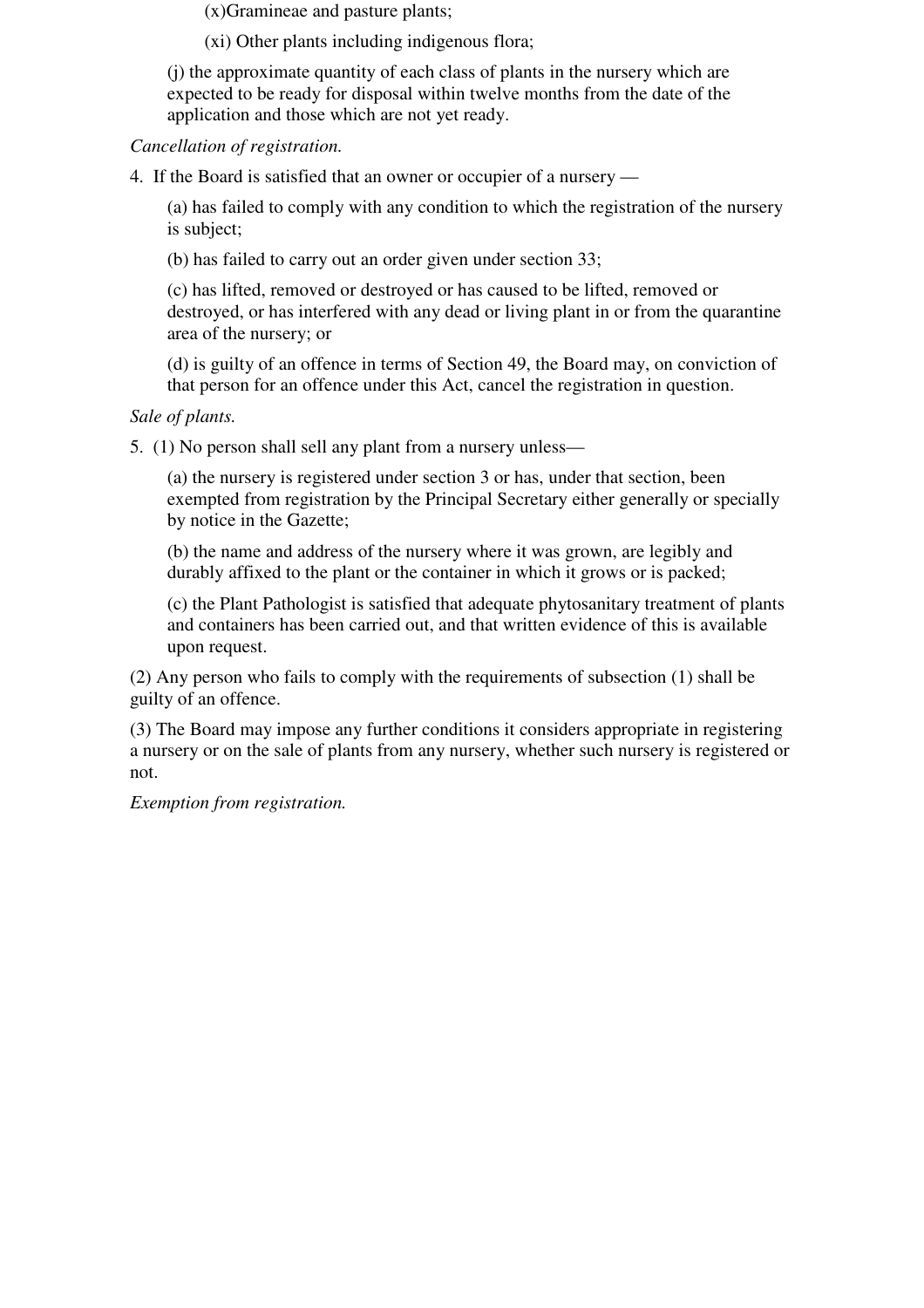6. The provisions of Section 3 shall not apply to premises whereon are grown only seedling transplants of garden flowers and vegetables, ferns, spineless cactus, cut flowers, sugarcane grown as seed cane for planting into commercial sugarcane fields by quota holders registered under the Swaziland Sugar Industry Agreement (1967), and to poles, fencing posts and other parts of plants that are evidently not intended to be sold on a regular commercial basis, and where the owner or occupier of the premises is not registered as a trader.

#### *Inspection and quarantining of nurseries.*

7. (1) Any inspector may, at any time, enter upon any nursery or land adjacent thereto and inspect the same and the plants therein and take such steps as may be necessary to determine whether or not any insect pest or plant disease is present.

(2) If, upon any such inspection the inspector is satisfied that any plant is infected with an insect pest or plant disease, the Plant Pathologist may in writing, delivered or transmitted by post to the occupier, declare the whole or any special area thereof to be quarantined for a specified period.

(3) No person other than an inspector, shall, without a permit in writing from the Plant Pathologist, remove or cause to be removed any plant from a quarantined area of a nursery:

Provided that a plant may, for the purpose of its destruction or treatment, be removed from any such quarantine area under such conditions or restrictions and to such place as the Principal Secretary may prescribe.

(4) No stake, peg, tag or other mark placed by or on the order of an inspector in or near a quarantine area shall be removed or otherwise interfered with without the permission of the Principal Secretary, and if the provisions of this subsection are contravened by any person, the person registered in respect of the nursery shall be deemed to be the contravener and shall be guilty of an offence unless he proves to the satisfaction of the court that he forbade the act or omission constituting the contravention.

## *Lifting of quarantine from a nursery.*

8. (1) If any area of a nursery is quarantined under section 7 for a specified period the owner or occupier may apply in writing to the Principal Secretary for the removal of the quarantine. The Principal Secretary shall cause a further inspection to be made and, if it is deemed expedient, the quarantine may be lifted by written notice which shall be delivered or transmitted by post to the owner or occupier.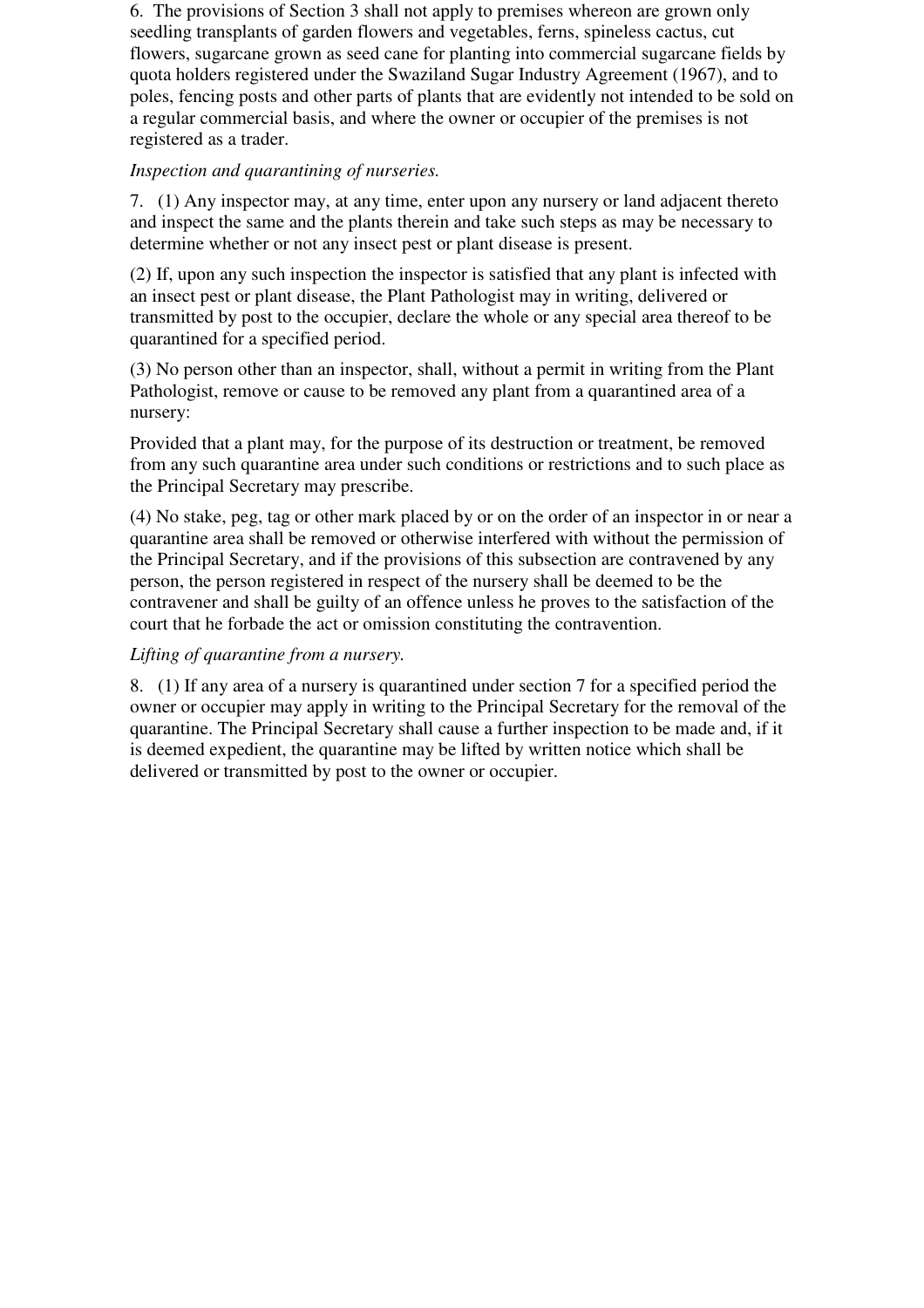(2) In respect of each application for inspection of a nursery under this section, the occupier shall pay to the Principal Secretary a fee of five emalangeni.

## *Quarantine of premises, other than a nursery.*

9. The Principal Secretary may, in writing, empower generally or specially any inspector to enter upon any land or building containing growing plants, other than a nursery and inspect whether upon these premises there is any insect pest or plant disease, and if any such inspector suspects or discovers upon such premises the existence of any insect pest or plant disease, he may by notice in writing to the owner or occupier of the premises, stating the nature of the pest or disease, declare the whole or any part of the premises to be quarantined for a specified period.

The provisions of section 7(3) and (4), and sections 8, 10 and 11 shall mutatis mutandis apply to any area quarantined in terms of this section:

Provided that when any quarantine has been imposed, the Principal Secretary may at any time cause a further inspection to be made within a period of four weeks, and may order the quarantine to be lifted.

## *Disinfection of plants.*

10. (1) The owner or occupier of a nursery shall, when required by written notice from the labour and chemicals for the disinfection of any plant immediately prior to despatch thereof from a nursery.

(2) Any person who fails to comply with the requirements of a notice under subsection (1) shall be guilty of an offence.

## *Destruction of plants.*

11. (1) The Principal Secretary may destroy, or order the destruction of any plant which is (a) in a nursery and is infected or liable to be infected with any insect pest or plant disease deemed by him to be specially dangerous; and (6) diseased or infected sugarcane as determined by the Swaziland Sugar Association to constitute a danger to the sugar industry in terms of clause 12(2) of the Swaziland Sugar Industry Agreement (1967), and in such locality, farm or part of a farm as may from time to time be identified by the Swaziland Sugar Association.

(2) If the occupier fails to comply with an order made by the Principal Secretary in terms of subsection (1) hereof, he shall be guilty of an offence. The Principal Secretary shall be entitled to take such steps as may be necessary to carry out the destruction as provided for herein and recover the cost thereof from the occupier.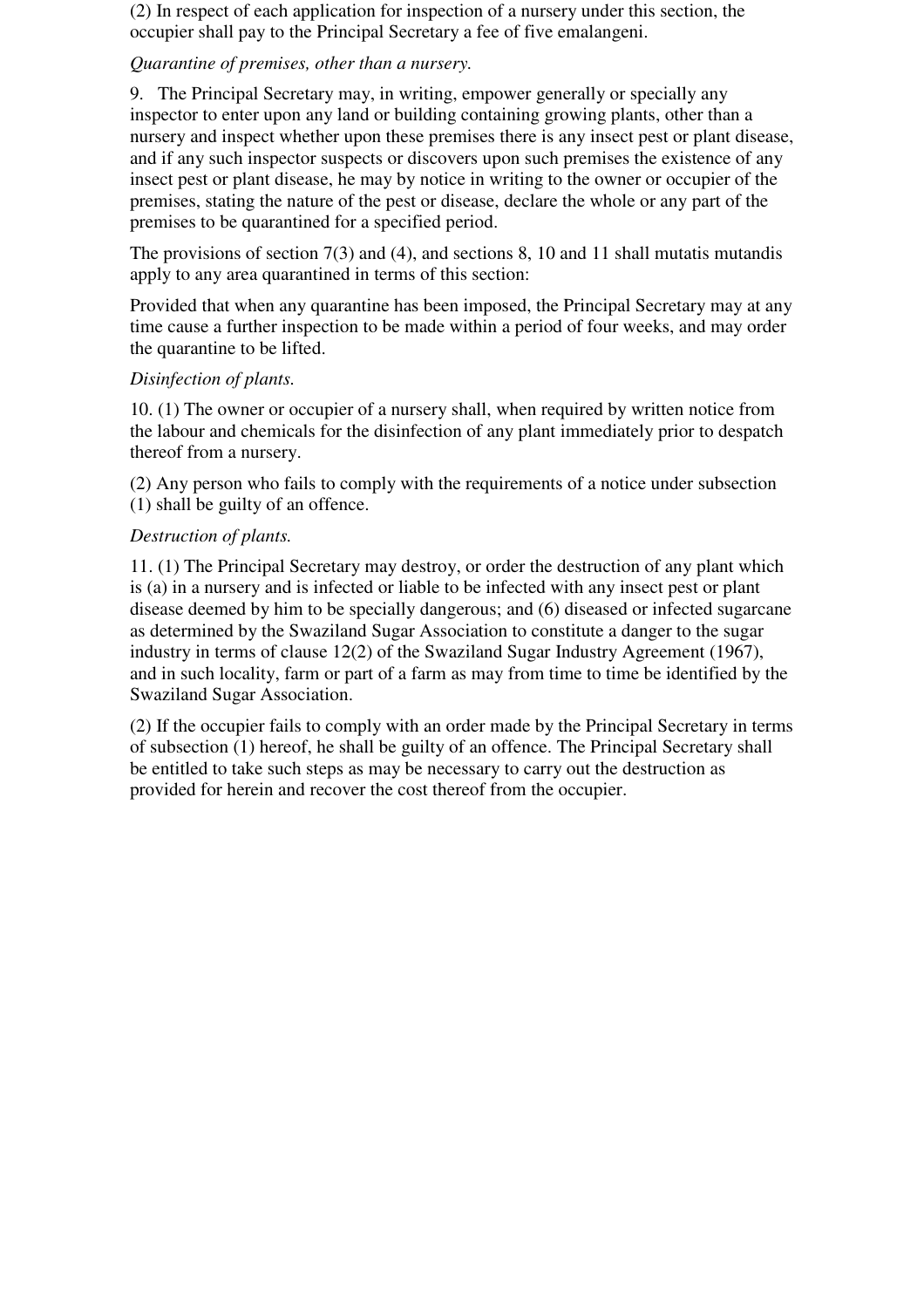#### PART III

#### INSECTS, PLANT DISEASES AND ALIEN ANIMALS IN PROCLAIMED AREA

### *Areas in which the cleansing or destruction of plants, insects and plant diseases and treatment and destruction of alien animals shall be compulsory.*

12. (1) If it is necessary that the cleansing or destruction of any plant infected with any insect or plant disease or the destruction of any alien animal be made compulsory in any area, the Principal Secretary may by notice in the Government Gazette declare that area to be an area in which the cleansing or destruction of plants infected with the insect or plant disease in question or the treatment or destruction of the alien animal in question, shall be compulsory for the owners and occupiers of land, premises and nurseries situated within that area, and may prescribe the method to be used in the cleansing or destruction of plants or tha treatment or destruction of any alien animal.

(2) The provisions of section 9 shall mutatis mutandis apply with reference to land or premises quarantined under this section.

(3) The Principal Secretary may from time to time and in like manner withdraw any notice issued under subsection (1) or suspend such notice for such period as he may deem fit or in relation to such portion of the area as he may specify.

#### *Occupiers to carry out cleansing operations in proclaimed area.*

13 (1) Whenever an area has under section 12 been declared an area in which the cleansing or destruction of any plant or the destruction of any alien animal is compulsory, every occupier of land, premises and nurseries situated within that area shall carry out such cleansing operations or destruction as may be necessary for the eradication of the insect, plant diseases or alien animals referred to in the relevant notice.

(2) If the owner or occupier of land, premises or a nursery fails within the prescribed period to comply with the provisions of section 12(1) or section 31(2) hereof the Principal Secretary shall carry out such cleansing and destruction at the cost of the owner or occupier.

## PART IV

## IMPORTATION OF PLANTS, PLANT DISEASES, INSECTS AND ALIEN ANIMALS

## *Prohibited material and material requiring a permit.*

14 (1) No person shall import into Swaziland any items listed in the First Schedule.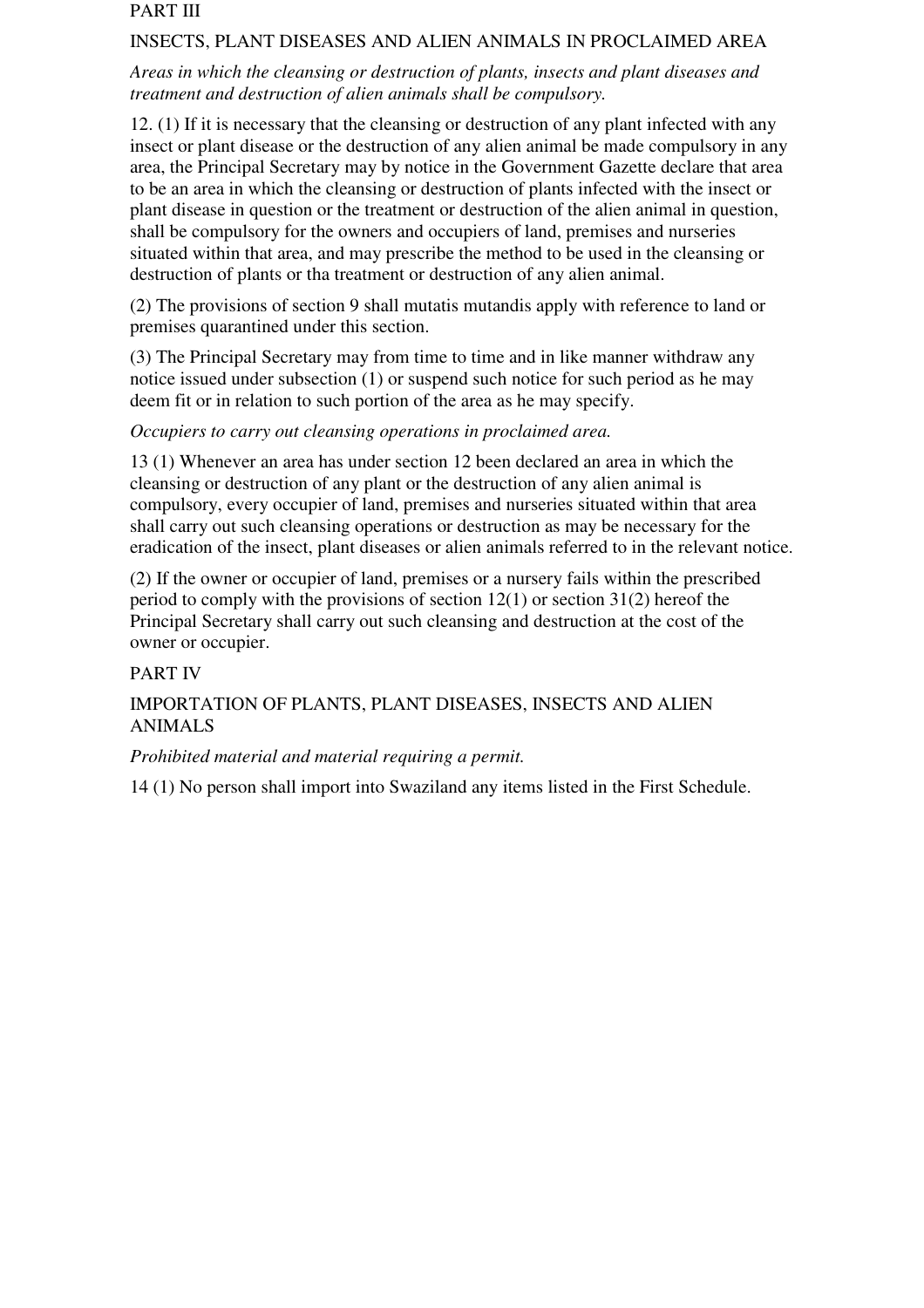(2) No person, without a permit or otherwise in accordance with the conditions attached to a permit issued by the Principal Secretary or any other officer specially authorized by him for the purpose, shall import into Swaziland any items listed in the Second Schedule.

*Material imported from South Africa (excluding that in transit from another territory).*

15. (1) No person shall without a permit import into Swaziland any of the items listed in the Third Schedule.

(2) The items listed in the Fourth Schedule hereof may be imported into Swaziland without a permit provided that they are for personal use or consumption and not for sale.

*Application for permits to import plants into Swaziland. (See Sixth Schedule)*

16 (1) An application for a plant import permit may be made to the Plant Pathologist in the Ministry of Agriculture or may be sent in writing to the Principal Secretary, and shall contain the following particulars:

(a) the full name, and residential address of the applicant;

(b) the name and address of the person from whom it is proposed to obtain the plants;

(c) the botanical names or the generally accepted popular names and the varietal names of the plants and the number of each variety which it is desired to import;

(d) the mode of consignment, whether by post or otherwise, and if not by post, the point of entry through which the plants are to be introduced into Swaziland;

(e) a valid export permit from the country concerned if any endangered or protected species are being exported from that country;

(f) a valid phytosanitary certificate when required, as well as additional documents mentioned in the Schedules to this Act;

(g) the exact locality in Swaziland where it is proposed to grow the plants; and

(h) any other particulars which the Principal Secretary may require.

(2) The detailed conditions governing the importation of plants shall normally apply as set out in the Schedules, but the Plant Pathologist may use his discretion in their application.

(3) A plant import permit will normally cover a single entry but a multiple entry permit can be issued if desired. There will be no fee for this permit.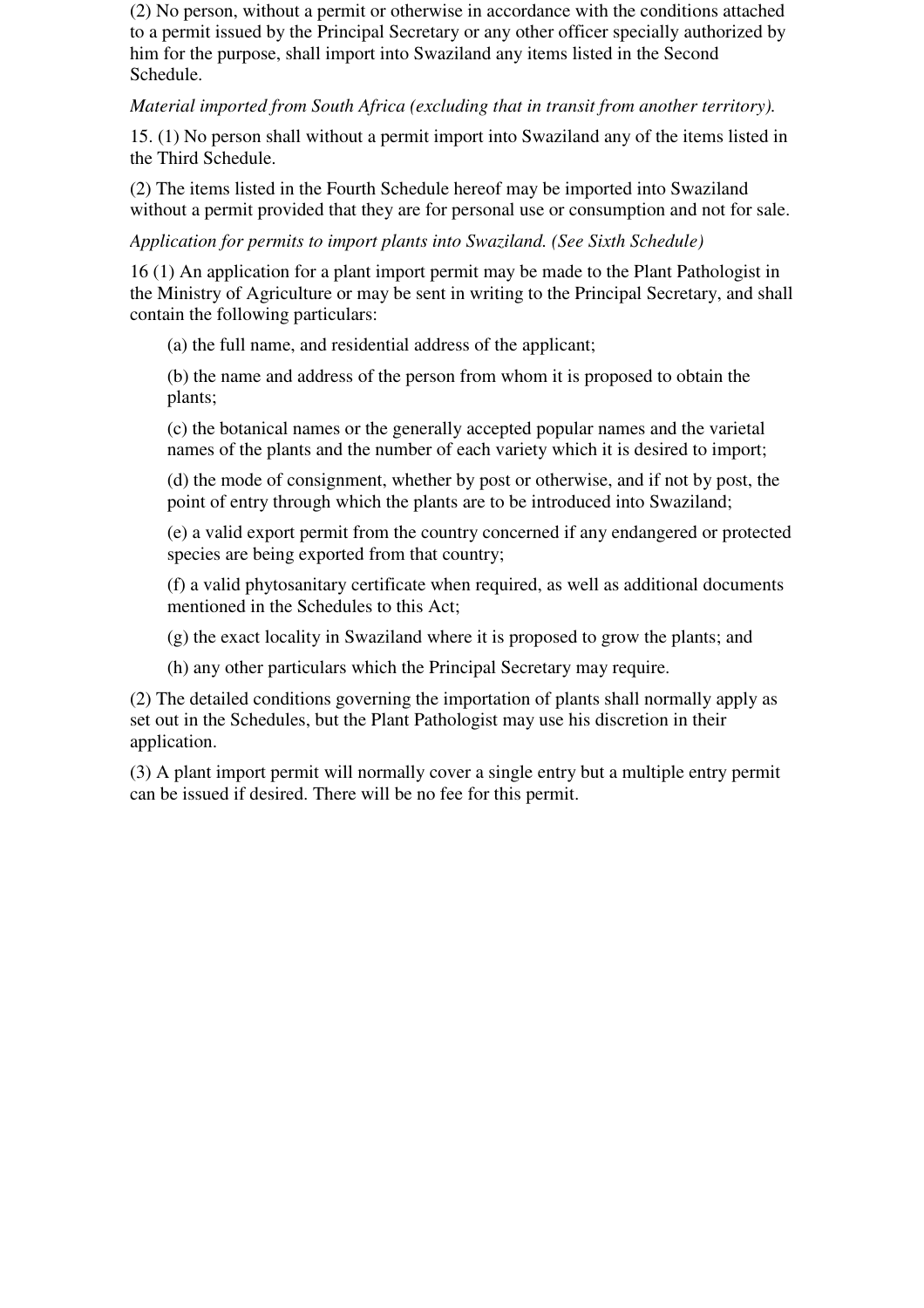(4) A plant import permit for citrus material will only be issued after a separate permit has been issued by the Swaziland Citrus Board.

(5) In the case of importation of plants indigenous to Southern Africa, no plant import permit will be issued unless the application is accompanied by authority in writing by the Swaziland National Trust Commission. The importation or attempted importation of indigenous plants and those protected by the Convention on Internationally Endangered Species of Wild Fauna and Flora without such permission from the Commission shall be an offence.

#### *Entry and inspection of plants on arrival.*

17. (1) All importations shall be by post or rail or through —

(a) the inland points of entry of Bulembu (Josefsdal), Gege (Botha's Hoop), Ingwavuma, Lavumisa (Gollel), Lomahasha, Mahamba, Mananga (Bordergate), Matsamo (Jeppe's Reef), Mhlumeni (Goba), Ndlozane, Ngwenya (Oshoek), Ntsalitshe (Onverwacht-Pongola), Sandlane (Nerston), Sicunusa (Houdkop), Simomotfo (Waverley) and Sitsatsaweni.

(b) the Airport at Matsapha.

(2) When required as a condition stipulated on the plant import permit issued in terms of sections 14 and 15, the consignee shall deliver the plant or seed imported together with its wrappings or packing material immediately upon importation, to the Principal Secretary or to an officer nominated for this purpose by the Principal Secretary.

(3) The Principal Secretary upon delivery of a plant may—

(a) examine the plant together with its wrapping or packing material;

(b) cause the plant to be cleansed or disinfected at the expense of the importer if the presence of plant disease or plant pest thereon is established or reasonably suspected; and

(c) cause the plant to be destroyed if he considers any measures taken or to be taken under subsection (1)(6) hereof are or are likely to be ineffective and he deems the plant disease or plant pest to be dangerous.

(4) (a) Phytosanitary certificates accompanying imports into Swaziland, together with any additional documents, shall be surrendered to the Swaziland Customs at the port of entry relating to the consignment and shall then be forwarded to the Plant Pathologist, Malkems Research Station.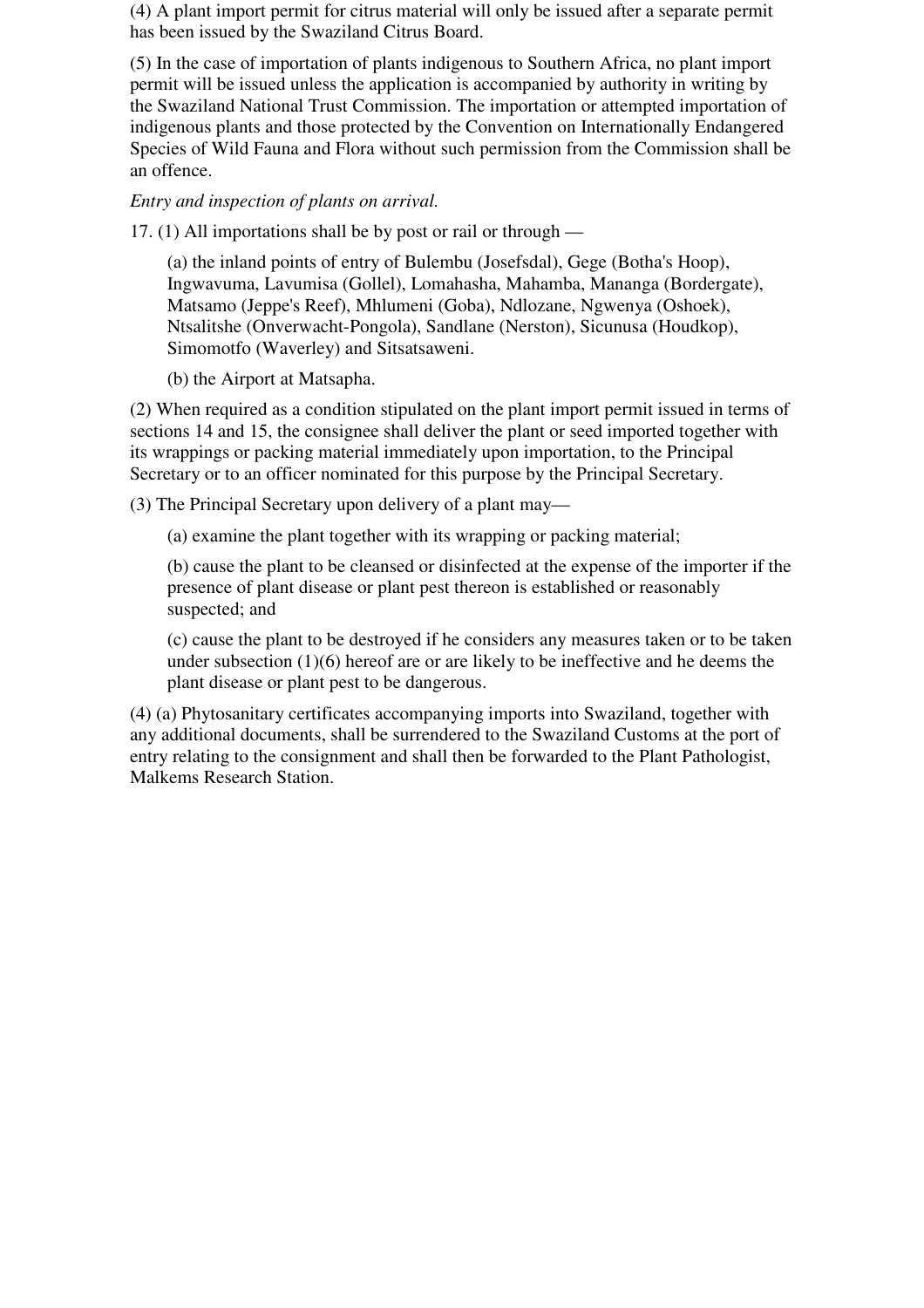(b) All imports of plants shall be liable to inspection on arrival, whether or not accompanied by phytosanitary certificates.

(c) If plants are found to be unhealthy, or do not comply with import requirements, the importer may be required to destroy them at his own expense, although treatment or re-export may be allowed in lieu thereof.

#### PART V

### EXPORTATION OF PLANTS AND PLANT MATERIALS

#### *Phytosanitary certificates.*

18. (1) A phytosanitary certificate may be required by the Government of a country outside Swaziland in respect of imported plants or plant material. Such a certificate may be obtained for plants originating in Swaziland upon application to the Plant Pathologist, Malkems Research Station.

(2) Phytosanitary certificates shall bear no alterations or erasures.

(3) Any person who furnishes information for a phytosanitary certificate which he knows to be false in any material aspect shall be guilty of an offence.

*Exportation of Indigenous Plants, for which a phytosanitary certificate shall be mandatory.* 

19. (1) By the public. The onus shall be on the exporter to determine whether the material he wishes to export is protected or not under the Flora Protection Act (1952) or by any other law. Permission to export indigenous plants or plant materials including species covered by the Convention on Internationally Endangered Species of Wild Fauna and Flora will only be given under exceptional circumstances, and then only with the permission of the Swaziland National Trust Commission established by the National Trust Commission Act of 1972. Failure on the part of the exporter to seek such permission will constitute an offence.

(2) By a state registered nursery. After application to the Board, the Board may grant permission to export indigenous plants. Such plants will normally be seeds or seedlings reared wholly at the nursery or, in the case of slow-growing or woody plants, be less than 100cm in height.

(3) Any person who removes an indigenous plant for gain from its natural habitat without written permission of the Swaziland National Trust Commission shall be guilty of an offence.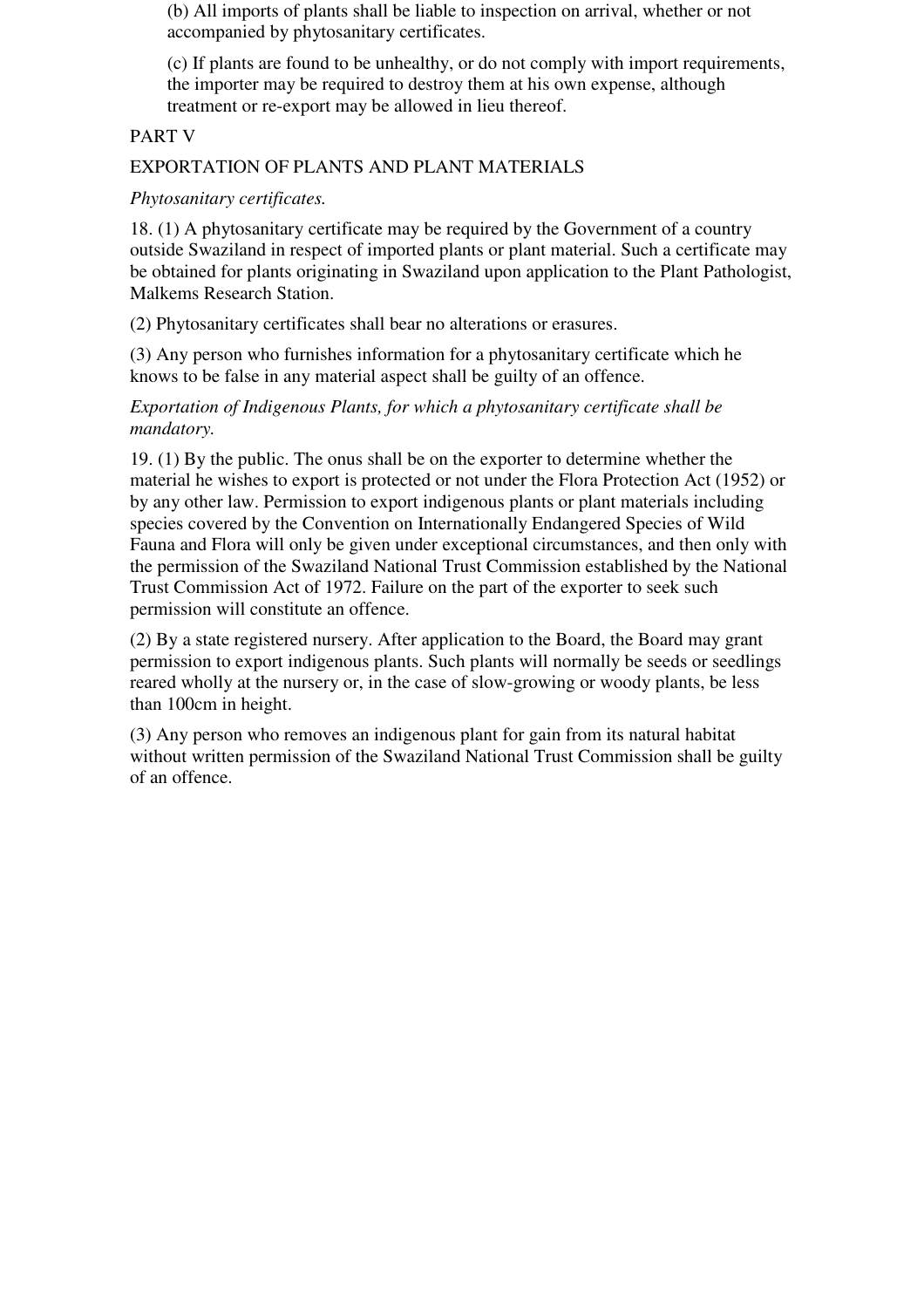(4) No phytosanitary certificate shall be issued in respect of any indigenous plant unless the application is accompanied by authority in writing by the Swaziland National Trust Commission. Any officer of the Ministry of Agriculture who issues a permit for the export of indigenous plants without the necessary accompanying authority of the Swaziland National Trust Commission shall be guilty of an offence.

(5) Phytosanitary certificates for the export of citrus fruit will be issued by the Swaziland Citrus Board on receipt of written authorization from the Phytosanitary Inspector at the port of loading, in respect of each consignment exported.

## PART VI

## CONTROL OF MUSHROOM INDUSTRY

#### *Handling of Mushrooms.*

20. (1) No person shall, other than for personal use or consumption, without a permit:

(a) sell mushrooms;

(b) grow, collect, gather, pick, dehydrate, pack or can wild or cultivated mushrooms for sale; or

(c) export wild or cultivated mushrooms.

(2) The Minister may by regulations prohibit or control the importation of wild mushrooms.

#### *Mushroom Licence.*

21. (1) The Principal Secretary may on written application issue a licence permitting a person to do any or all of the matters referred to in section 20(1).

(2) A licence issued by the Principal Secretary shall be subject to such terms and conditions as he may determine, and without derogating from the generality of the foregoing, shall specify —

(a) the fee, if any, to be paid by the holder of such licence;

(b) the period of such licence;

(c) that the holder of the licence shall engage the services of, or be, a qualified toxicologist, with scientific knowledge of wild mushrooms, approved by the Principal Secretary, to be responsible for the protection of the public against the use and sale of any species of fungi which are poisonous or potentially dangerous or harmful;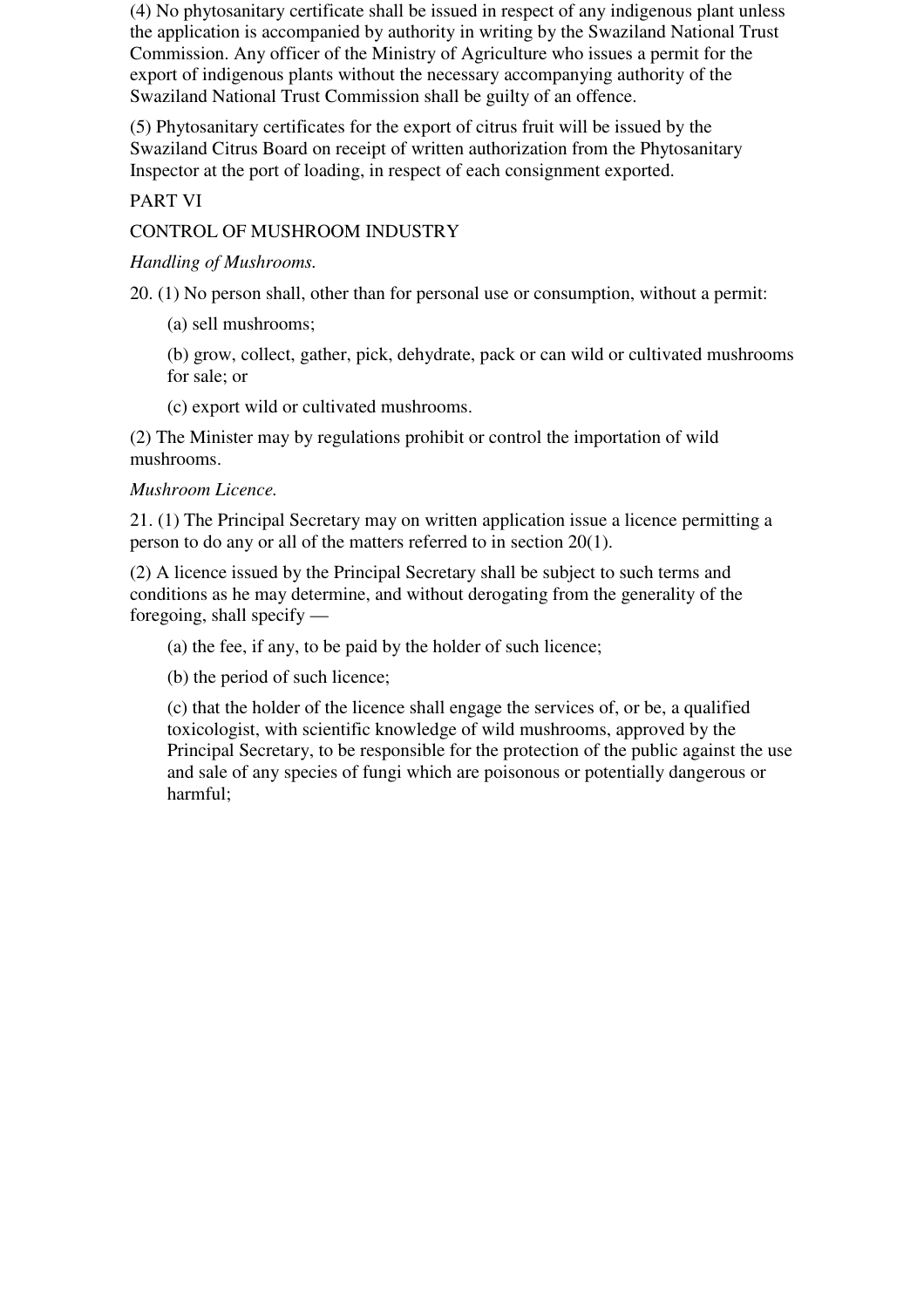(d) that any licence may be revoked by him in the event of the breach of any of the terms and conditions thereof.

(3) Any conditions imposed by the Principal Secretary in terms of this section shall be endorsed on the licence, but failure to endorse any condition on the licence shall not relieve the holder thereof from the obligation to observe such condition if he has been informed thereof by or on behalf of the Principal Secretary in writing.

(4) A licence issued under this section shall not be transferable.

### PART VII

#### NOXIOUS WEEDS

#### *Weed inspectors.*

22. (1) The Principal Secretary shall appoint weed inspectors whose function shall be to ensure the protection of land from noxious weeds.

(2) A weed inspector may at all reasonable times enter upon any land, whether enclosed or not, for the purposes of ascertaining if any noxious weeds are present. Any weed inspector may also at all reasonable times enter upon any premises where any plant, seed, or grain is offered for sale and may take samples thereof.

#### *Destruction of noxious weeds etc.*

23. (1) It shall be the duty of every person to clear or cause to be cleared any noxious weed on the land in respect of which he is the owner or occupier and such person shall report the occurrence of any noxious weed to a weed inspector or to the nearest police station.

(2) If a weed inspector finds on any premises any plant, seed, or grain which is likely to propagate or spread the growth of noxious weeds, such plant, seed, or grain shall be treated by or at inspector, and if not so treated, or if such treatment be deemed ineffectual the Principal Secretary may order that such plant, seed, or grain be destroyed.

#### *Clearance of land of noxious weeds.*

24. (1) An owner or occupier on whose land noxious weeds have been found shall be notified in writing by a weed inspector and shall be required to clear the land within a specified period of time and any owner or occupier who fails to do so shall be guilty of an offence.

(2) If the owner or occupier fails to clear the land as aforesaid a weed inspector may upon receiving written authority from the Principal Secretary enter upon the land with or without assistants and eradicate the noxious weeds found thereon.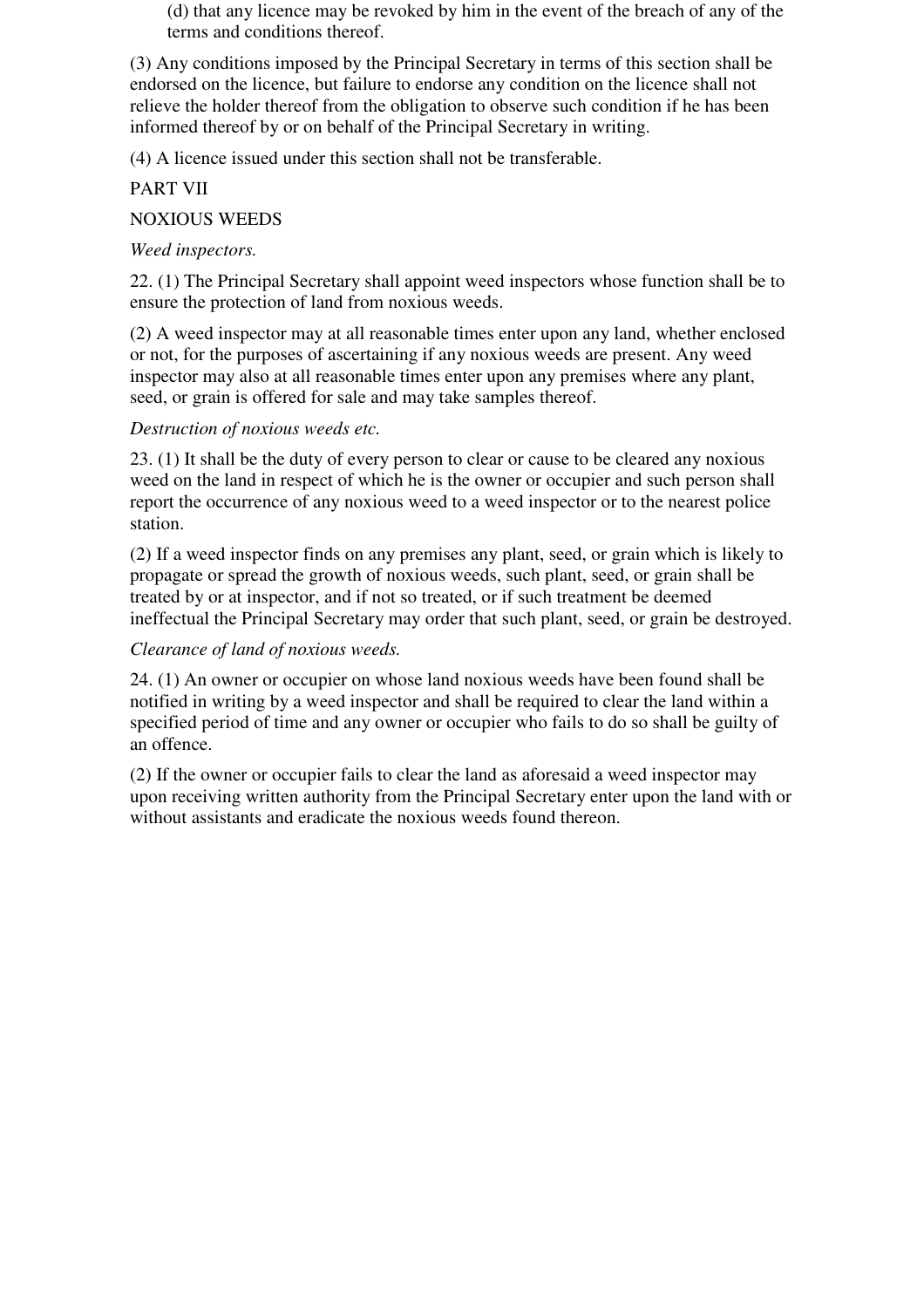*Offence to propagate noxious weeds.* 

25. Any person who knowingly sells or offers or exposes for sale any plant, seed, or grain which is likely to propagate or spread the growth of noxious weeds shall be guilty of an offence.

## PART VIII

## INSECT PESTS IN TIMBER

## *Sale or use of timber infested with woodborer.*

26. It shall be an offence for any person, without the permission in writing of the Principal Secretary to sell or otherwise dispose of or use for building or manufacturing any article or any timber which is attacked by or infested with any woodborer in any live stage.

## *Importation of timber infested with woodborer.*

21. It shall be an offence for any person without the permission in writing of the Principal Secretary to import into Swaziland —

(a) any timber, infested with any woodborer in any live stage or which has not had the bark completely removed;

(b) any used building timber.

## *Presence of infested timber to be reported.*

28. (1) Whenever there is upon any property any timber infested with any borer in any live stage, the owner of such property, or the person in possession or control of such property, shall immediately report the fact to the nearest local authority or member of the Royal Swaziland Police, who shall forthwith inform the Principal Secretary.

(2) For the purposes of this section "property" means any Crown forest, private forest, or other land or any ship, vessel, vehicle, aircraft, building depot or place for storing, stacking, seasoning or working timber struction or disinfection of timber infested with wood borer.

29. All timbers infested with any borer in any live stage shall either be destroyed or subjected to a disinfection treatment approved by the Principal Secretary.

## PART IX

CONTROL OF BROWN & RED LOCUSTS (INCLUDING LOCUSTA PARDALINA, NOMADACRIS SEPTEMFASCIATA)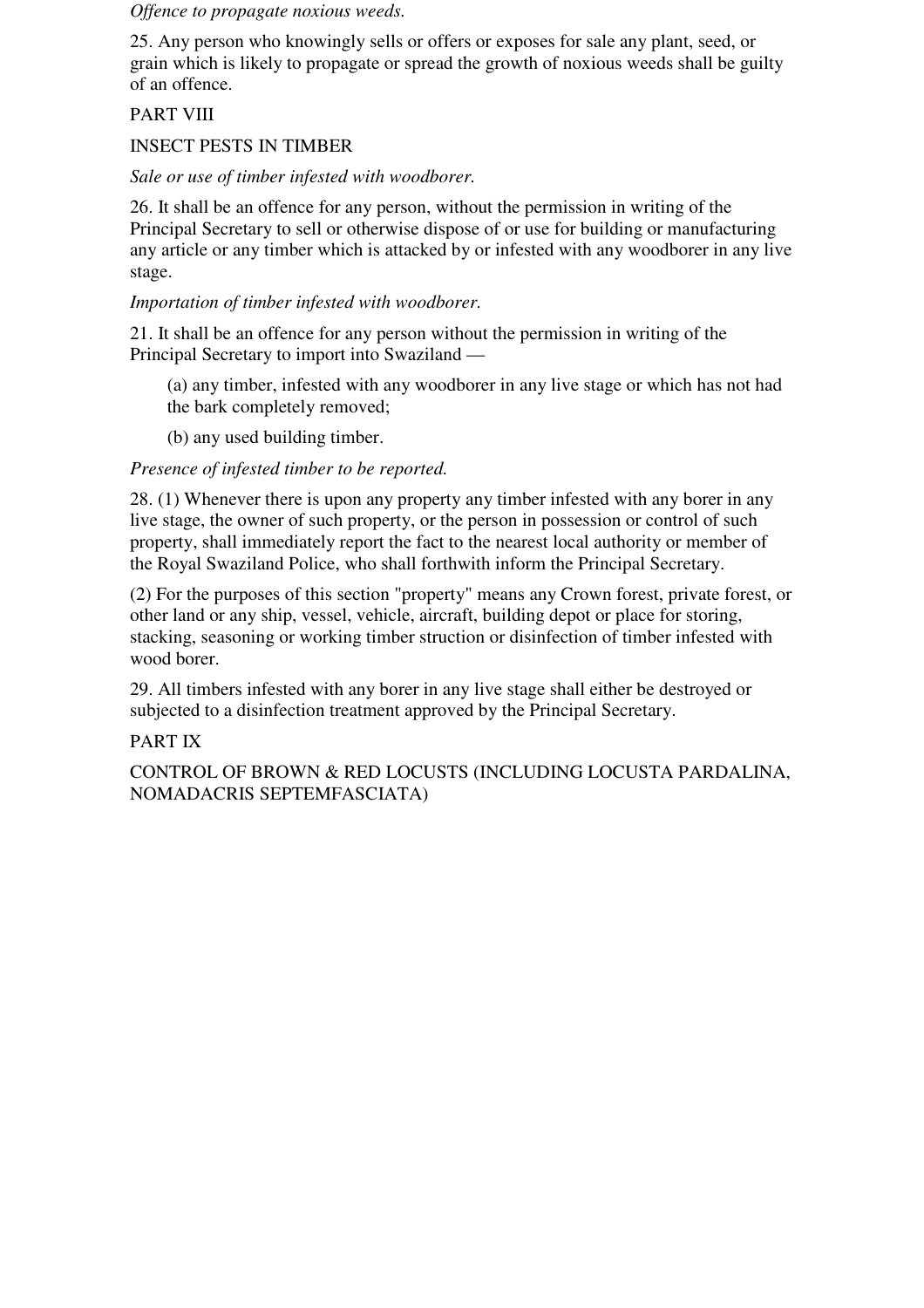*Notification of appearance of flying locusts and nymphs and deposit of eggs.*

30. (1) An owner or occupier of land whereon flying locusts appear or have appeared, or whereon flying locusts are depositing or have deposited eggs or whereon any nymphs appear or have appeared, shall immediately notify an inspector.

*Action to be taken on receipt of notice.*

31. (1) On receipt of a notice referred to in section 30, the person to whom the notice is given shall as soon as possible inform the Principal Secretary.

(2) The Principal Secretary may take such steps as may be necessary for the eradication of any locusts or locust eggs on any land at Government expense.

## PART X

POWERS OF INSPECTORS

*General powers of inspectors to enter on land.* 

32. Every owner or occupier of land or premises shall permit an inspector, on production of his authority, to enter upon his land or premises to carry out any of the provisions of this Act.

*Inspection and quarantining of land or premises, and impositions on owners and occupiers to eradicate insects, plants or plant diseases.* 

33. (1) An inspector may, without any obligation to pay compensation, inspect any plant on any land or premises and remove any plant therefrom.

(2) If an inspector discovers at any nursery the presence of any insect, plant, plant disease or alien animal or reasonably suspects the presence thereof, or discovers upon any land or premises or nursery situated within an area with reference to which a notice under section 12 applies, the presence of any insect, plant disease or alien animal referred to in that notice or reasonably suspects the presence thereof on such land or premises, he may —

(a) by notice in writing served on the owner or occupier of the nursery or the land or premises, declare the whole of such nursery, land or premises or any specified portion thereof to be quarantined for a definite or an indefinite period; or

(b) by order in writing served on the owner or occupier of the nursery or the land or premises, require the occupier to carry out in the manner and within the time mentioned therein such measures as may be necessary for the purpose of eradicating or combating the insect, plant disease or alien animal, as the case may be.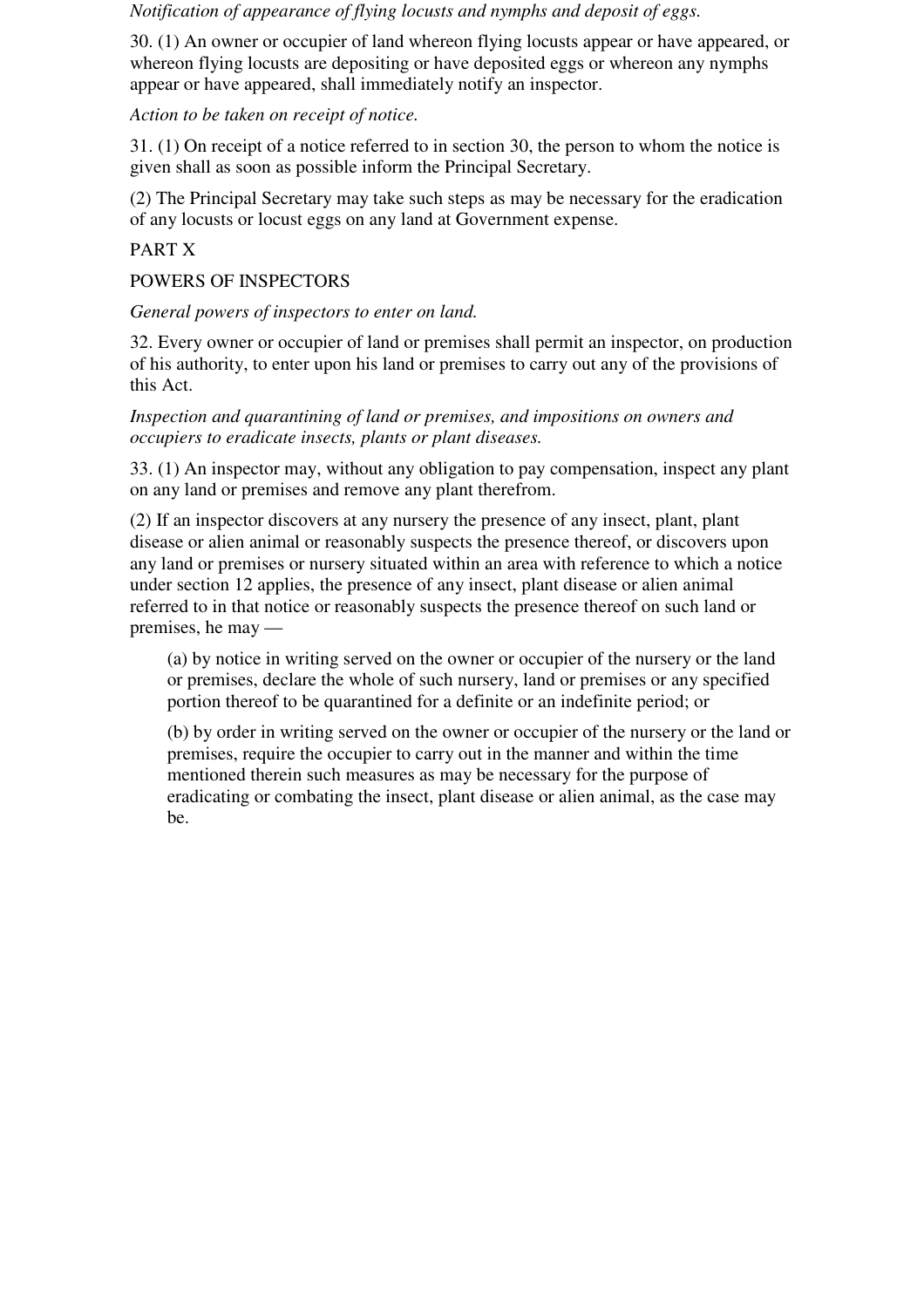(3) An inspector may, if he considers it necessary for the eradication of any insect or plant disease, by order under subsection (2)(b) require the occupier of the nursery or the land or premises in question to destroy, in the manner specified in the order, any plant growing in his nursery or on his land and to keep his nursery or his land free of any such plant for a period specified in the order:

Provided that no order for the destruction of any plant shall be issued by an inspector without the prior approval of the Principal Secretary.

(4) No person shall, without the permission of an inspector, remove or otherwise interfere with any stake, peg, tag or other mark placed on the order of an inspector in or near a quarantined area.

(5) If the owner or occupier of any nursery or any land or premises quarantined under subsection (2) hereof is charged with a contravention of subsection (4) and it is proved that a stake, peg, tag or other mark placed by or on the order of an inspector was removed or otherwise interfered with, such owner or occupier, as the case may be, shall be presumed to have so removed or interfered with such stake, peg, tag or mark unless he proves that he forbade the act constituting the contravention.

(6) The provisions of section 9 shall mutatis mutandis apply with reference to land, premises or nursery quarantined under this section.

#### *Method of serving notice or order.*

34. (1) A notice or order under section 33(2) shall be deemed to have been duly served on the owner or occupier of the nursery or the land or premises in question —

- (a) when it has been handed to the owner or occupier personally; or
- (b) when, in the absence of the owner or occupier, it has been —

(i) handed to his duly authorized representatives; or

(ii) sent by registered post to the last known place of residence of the owner or occupier, and has been known to be received by him.

#### *Examination of plants on importation.*

35. (1) (a) Any inspector may examine any plant imported into Swaziland together with the packing material or covering thereof, for the purpose of discovering whether it is infected with any insect or plant disease, and the consignee or his agent shall, at the request of an inspector, remove the coverings and afford the inspector every facility for conducting the examination.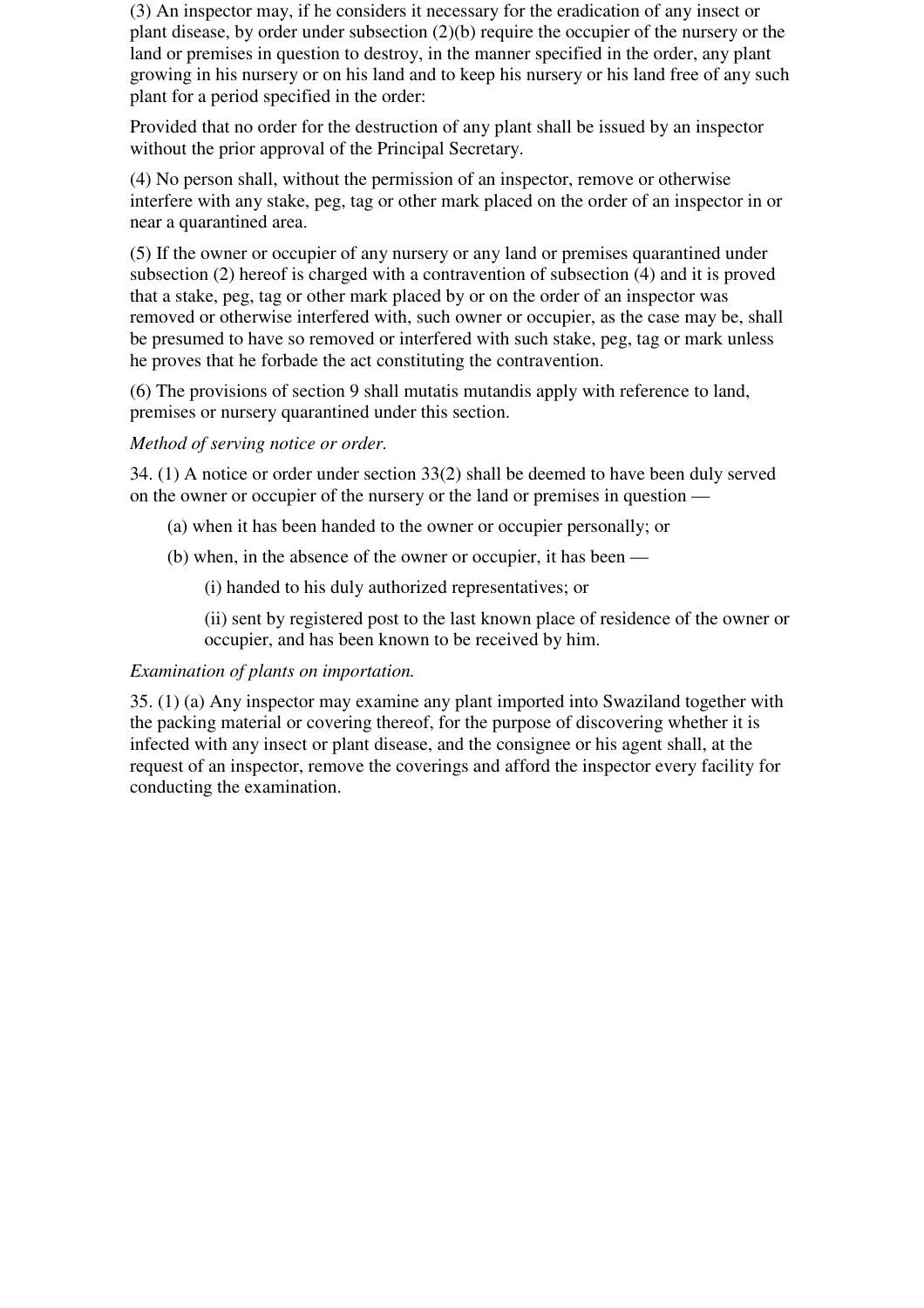(b) When an inspection in terms of this subsection is conducted outside the prescribed hours, a fee determined by the Principal Secretary may be payable.

(2) An inspector may cleanse, disinfect or otherwise treat or cause to be cleansed, disinfected or otherwise treated, in such manner as he may deem fit, any such plant which is so infected or which is suspected to be so infected, together with the packing material or covering thereof, and the consignee or his agent shall pay in respect thereof the fees and charges prescribed.

(3) An inspector may at his discretion either destroy, or cause to be destroyed, any material imported into Swaziland in contravention of sections 14 and 15, together with its container and the packing material or covering thereof, or permit the dispatch of such material, together with the packing material or covering thereof, at the expense of the consignee, to any other country, including the country of origin of such plant.

(4) If the cleaning, disinfection or treatment is carried out at a place specially provided for the purpose, delivery of the plant shall not be made until the fees and charges prescribed have been paid.

(5) Any person to whom any plant imported into Swaziland has been consigned shall, when required by an inspector, furnish copies of his plant import permit, phytosanitary certificates if necessary, and other relevant certificates setting out —

(a) the name and address of the consignor;

(b) the number and the kind of packages;

(c) the names, quantities, varieties and grade marks of the plants in the consignment;

(d) the place of origin of each such plant; and

(e) the phytosanitary conditions required by the Principal Secretary in respect of such plant.

(6) If any plant not specified in the plant import permit and other certificates referred to in subsection (5) hereof is found in the consignment or is specified under a false or misleading name or description, the inspector may, subject to the approval of the Principal Secretary, cause the plant to be destroyed.

#### *Examination of other importations.*

36. An inspector may examine any plant material or insects including honeybees, larvae or eggs, or any honey or beeswax, or any beehive or any accessories or appliances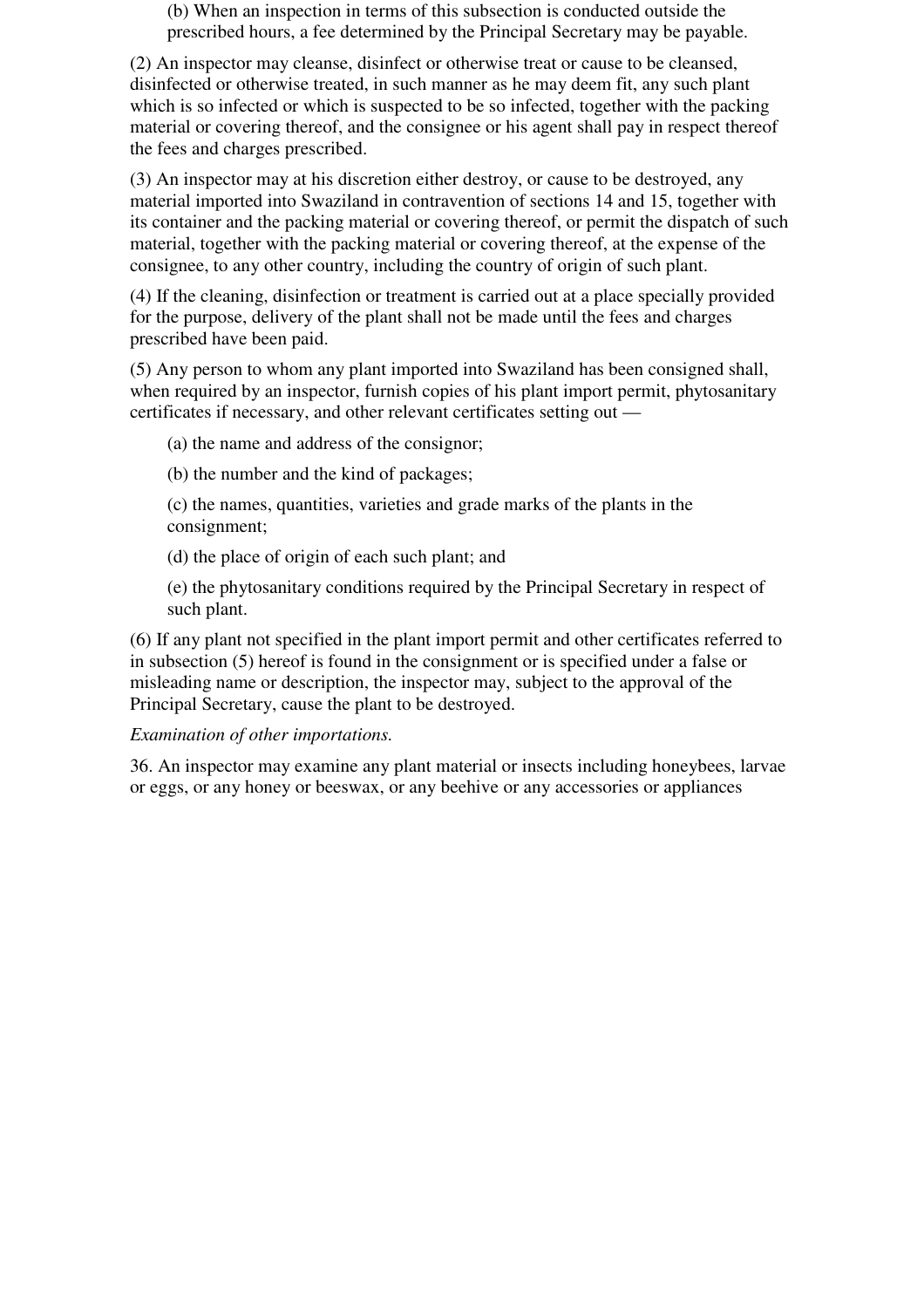thereof, or any alien animal or any other article in accordance with the provisions of this Act.

### *Issue of clearance certificate.*

37. Whenever, in respect of any importation an inspector is satisfied that the provisions of this Act and the regulations have been complied with, he shall, at the request of the consignee, deliver or transmit to him a certificate to that effect by means of endorsement on his plant import permit.

*Inspection, or disinfection or destruction of plant diseases, insects, honey bees, honey, accessories, places of alien animals.* 

38. (1) An inspector may —

(a) inspect any consignment reasonably suspected of containing any plant disease or insect, or any honey bee or its larvae or eggs, or any honey or beeswax, or any beehive or any accessories or appliances thereof, or any exotic animal or any other imported article;

(b) inspect any place where any plant disease or insect is located;

(c) inspect any place where honey bees or any beehive or any accessories or appliances thereof are located;

(d) inspect any honey or beeswax which is intended for sale;

(e) inspect any premises where any alien animal is located, and may give such directions for the eradication or, as the case may be, the cleansing, disinfection or destruction of any such plant, disease, insect, honey bee or its larvae or eggs, honey, beeswax, beehive or its accessories or appliances, place or premises, as will secure the eradication or prevention of any plant disease, insect or bee disease, or may give such directives relating to the supervision or control of any alien animal as will prevent it from becoming dangerous or harmful:

Provided that no directive for the destruction of any plant disease, bee, beehive or its accessories or appliances, or any place or premises, shall be given by an inspector without the prior approval of the Principal Secretary.

(2) If any person fails to carry out any directive referred to in subsection  $(l)(e)$  within the period stated herein, the Principal Secretary may, at the expense of that person, do all such acts as are reasonably necessary for securing the eradication or prevention of any plant disease, insect or bee disease in question, or, as the case may be, for the supervision or control of any alien animal in question.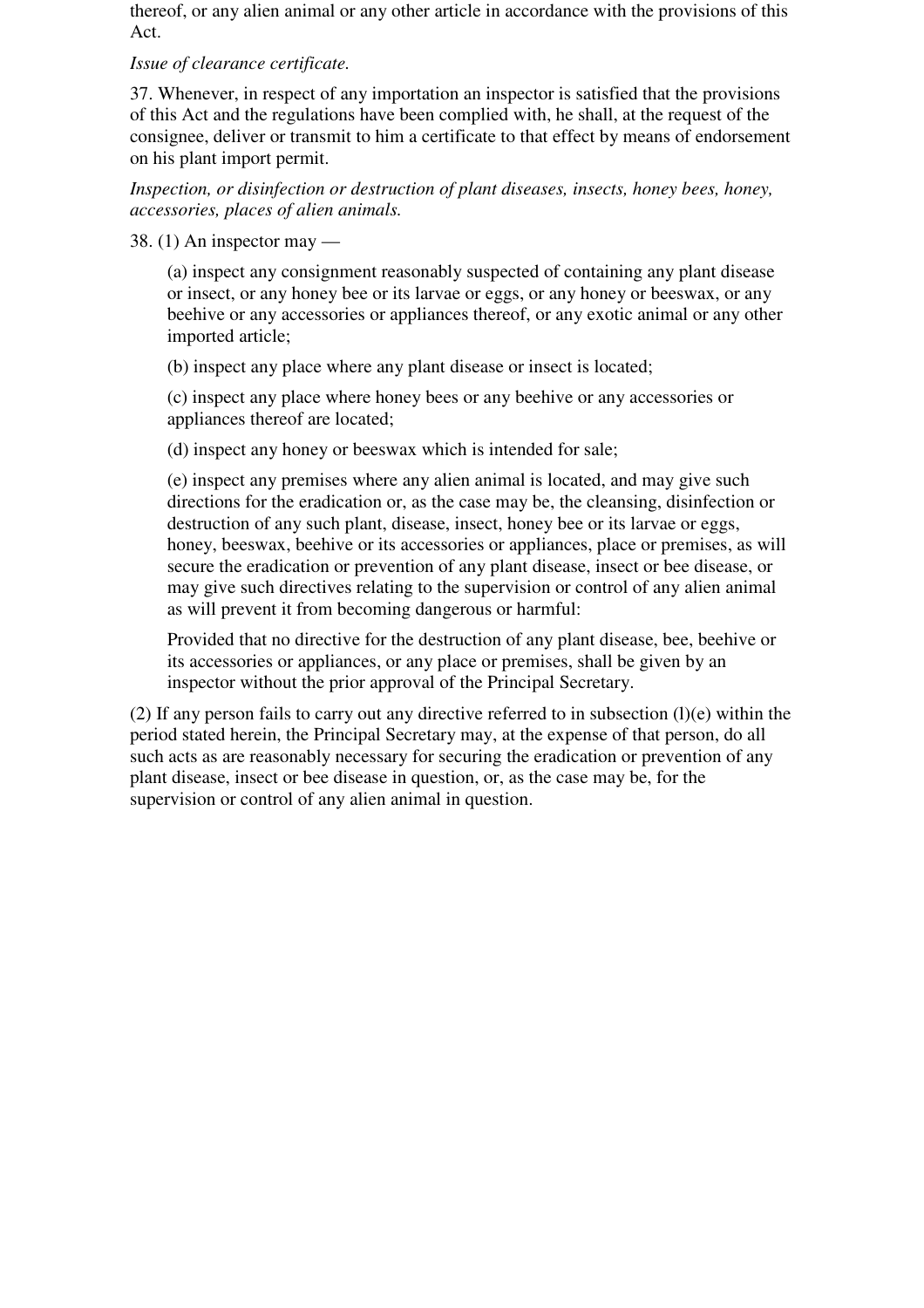#### *Destruction of alien animals.*

39. The Principal Secretary may, in writing, empower any inspector to take such steps on any land or premises as may be necessary for destroying any alien animal which is dangerous or harmful, or may become dangerous or harmful.

#### *Powers of officers or inspectors to trace and destroy locusts, nymphs or locust eggs.*

40. An inspector may enter upon any land for the purpose of making such investigations or taking such other action as is necessary or expedient for the purpose of tracing and destroying flying locusts, nymphs or locust eggs.

## PART XI

### MISCELLANEOUS PROVISIONS

#### *Exemptions.*

41. The provisions of sections, 3, 4, 5, 7, 9, 10, 11, 12, 13, 22, 23, 24, 25, 26, 27,28, 29, 30, 31, 32, 33, 39 and 40 shall not apply to National Parks and Nature Reserves but no plant from any nursery within such parks or reserves shall be released for export without the necessary phytosanitary requirements being fulfilled, as provided for in sections 18 and 19.

#### *Compensation.*

42. The Minister may, in his discretion pay such compensation as he may deem reasonable in the circumstances, to the owner or occupier of any land or premises in respect of any plant or any honey bee or its larvae or eggs, or any honey or beeswax, or any beehive or any accessories or appliances thereof, or any alien animal destroyed, or any plant disease or insect eradicated.

#### *Circumstances under which compensation not payable.*

43. No compensation shall be payable in the following circumstances:

(a) in respect of the cost incurred in connection with the destruction of any plant or any honey bee or its larvae or eggs, or any honey or beeswax, or any beehive or any accessories or appliances thereof, or any alien animal, or the eradication of any plant disease or insect, under the provisions of sections 7, 24, and 33;

(b) where the owner or, as the case may be, the occupier concerned, has failed to comply with any order or notice given in terms of this Act relating to the destruction or eradication referred to in paragraph (a);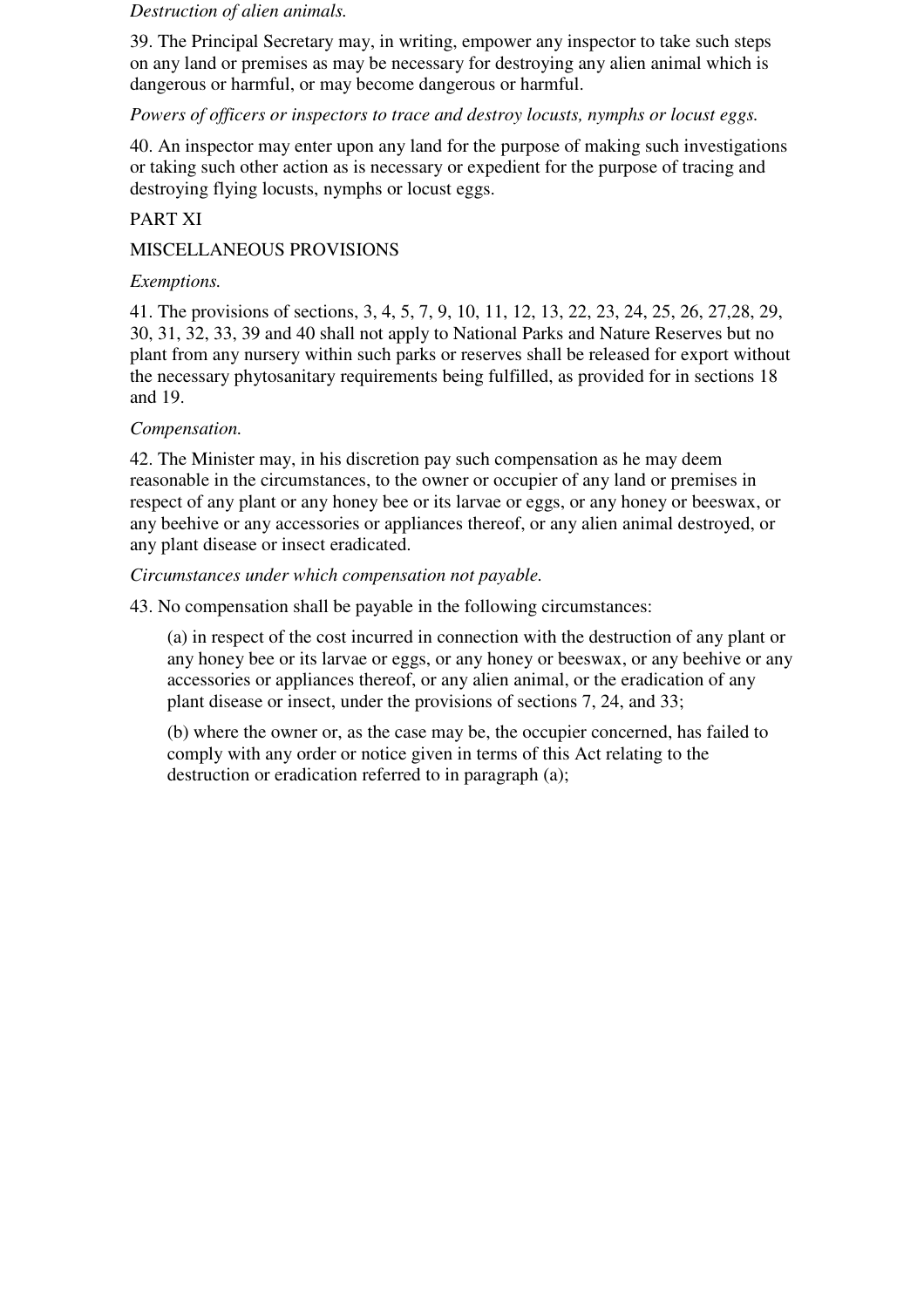(c) in respect of any loss of income in consequence of the destruction or eradication referred to in paragraph (a);

(d) in respect of any plant destroyed in terms of section 11;

(e) in respect of any plant planted, cultivated, kept, sold, removed or imported in contravention of any provision of this Act;

(f) in respect of any plant which, due to contact with any plant referred to in paragraphs (d) and (e) is infected or which may have become infected with any insect or plant disease which the Principal Secretary considers to be dangerous;

(g) in respect of any destruction of any honey bee or its larvae or eggs, or any honey or beeswax, or any beehive or any accessories or appliances thereof, or any alien animal, or the eradication of any plant disease or insect imported or, as the case may be, kept, sold or removed in contravention of any provision of this Act.

## *Compensation in respect of injury, loss or destruction resulting from the exercise of powers under these Regulations.*

44. Save as is specially provided in this Act, no compensation shall be payable by the Government in respect of injury to or loss or destruction of any plant, alien animal or other article resulting from the exercise of any power under this Act.

## *Offence of Obstructing Inspectors.*

45. Any person who obstructs or hinders any inspector in the execution of his duties under this Act, or who fails to furnish to such inspector any information which he may lawfully require thereunder, shall be guilty of an offence.

#### *Delegation of Powers.*

46. (1) The Minister may delegate to the Principal Secretary or any inspector any of the powers conferred on him by this Act other than the powers referred to in section 48.

(2) The Principal Secretary may delegate to an inspector any of the powers conferred on him by this Act, other than the powers referred to in sections 11, 17(3)(c) and 39.

## *Appeal to Minister.*

47. (1) A person who is aggrieved by any decision or action by the Principal Secretary or any officer, inspector or a person specially appointed under this Act may, within thirty days appeal against such decision or action to the Minister.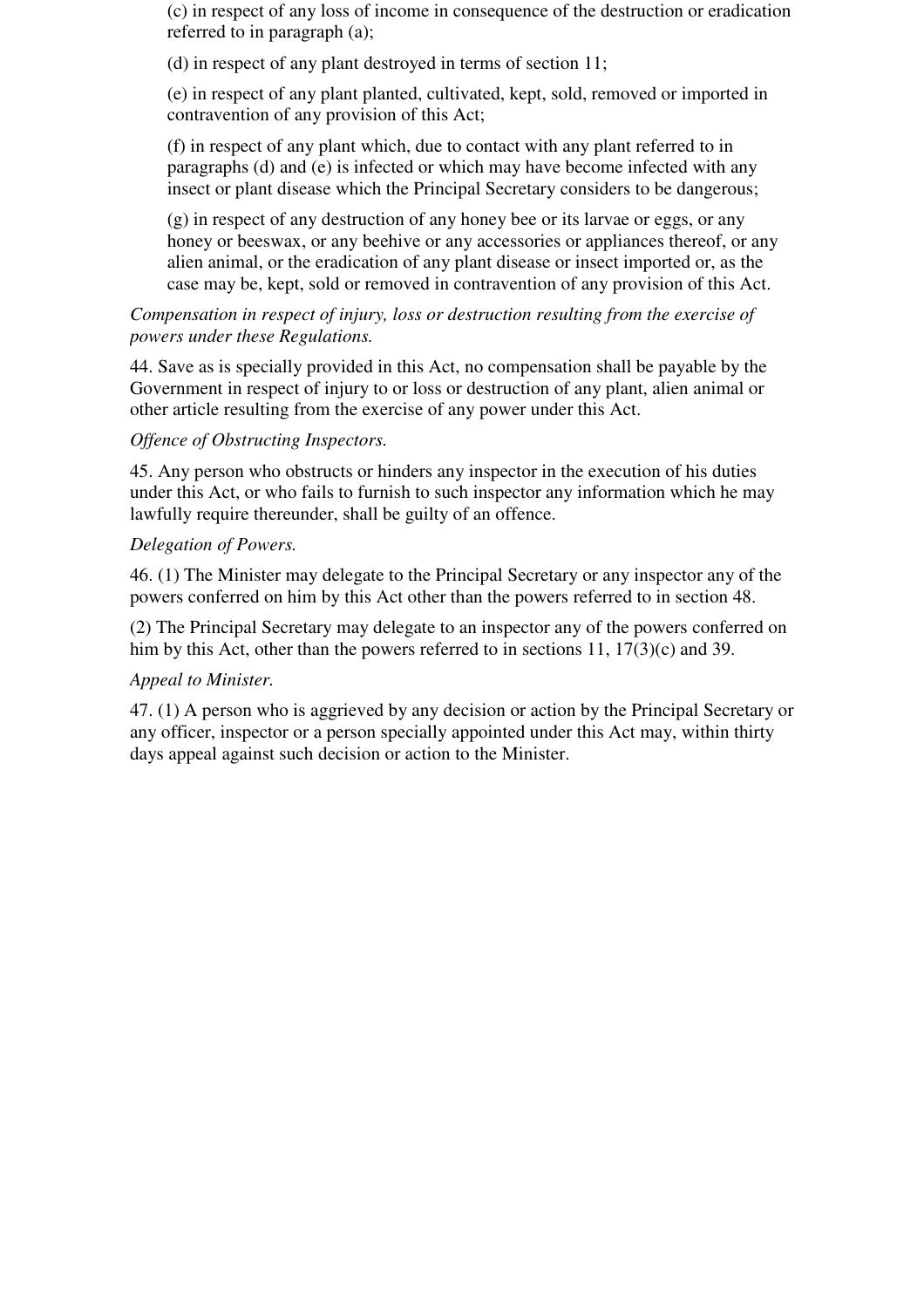(2) Notwithstanding the above, the decisions of the Principal Secretary are quarantine, disinfection and destruction of plant or animal material shall not be delayed pending the result of an appeal to the Minister.

### *Further Regulations.*

—

48. (1) The Minister may make regulations, not inconsistent with this Act, prescribing

(a) any matter which may be relevant under this Act;

(b) the manner in which and place at which any registration, inspection, disinfection, clearing, eradication or destruction authorised under this Act shall be carried out;

(c) the conditions and restrictions governing the importation and keeping of plants, insects, plant diseases, honey bees, alien animals and anything whatsoever dealt with under this Act;

(d) the form of any licence, permit, certificate, application or notice under this Act;

(e) the standards and phytosanitary quality requirements with which plants that are for sale shall comply;

(f) the manner in which plants that are for sale shall be cultivated, grown, kept or sold, and the records which shall be kept of any plants cultivated, grown, kept or sold;

(g) the soil or material in the containers in which plants that are for sale shall be kept, and the manner in which soil or material shall be treated;

(h) the fees to be charged in respect of any matter with reference to which the charging of fees is authorised under this Act;

(i) generally any matter which he deems necessary to prescribe for the better achievement of the object and purposes of this Act.

(2) The Minister may amend any Schedule to this Act.

## PART XII

OFFENCES AND PENALTIES

#### *Offences and Penalties.*

49. (1) Any person who contravenes the provisions of sections 7(3), 7(4), 11(2), 14, 15, 16(5), 18(1), 19(1), 19(3), 19(4), 24, 35(7) and 38(2) shall be guilty of an offence and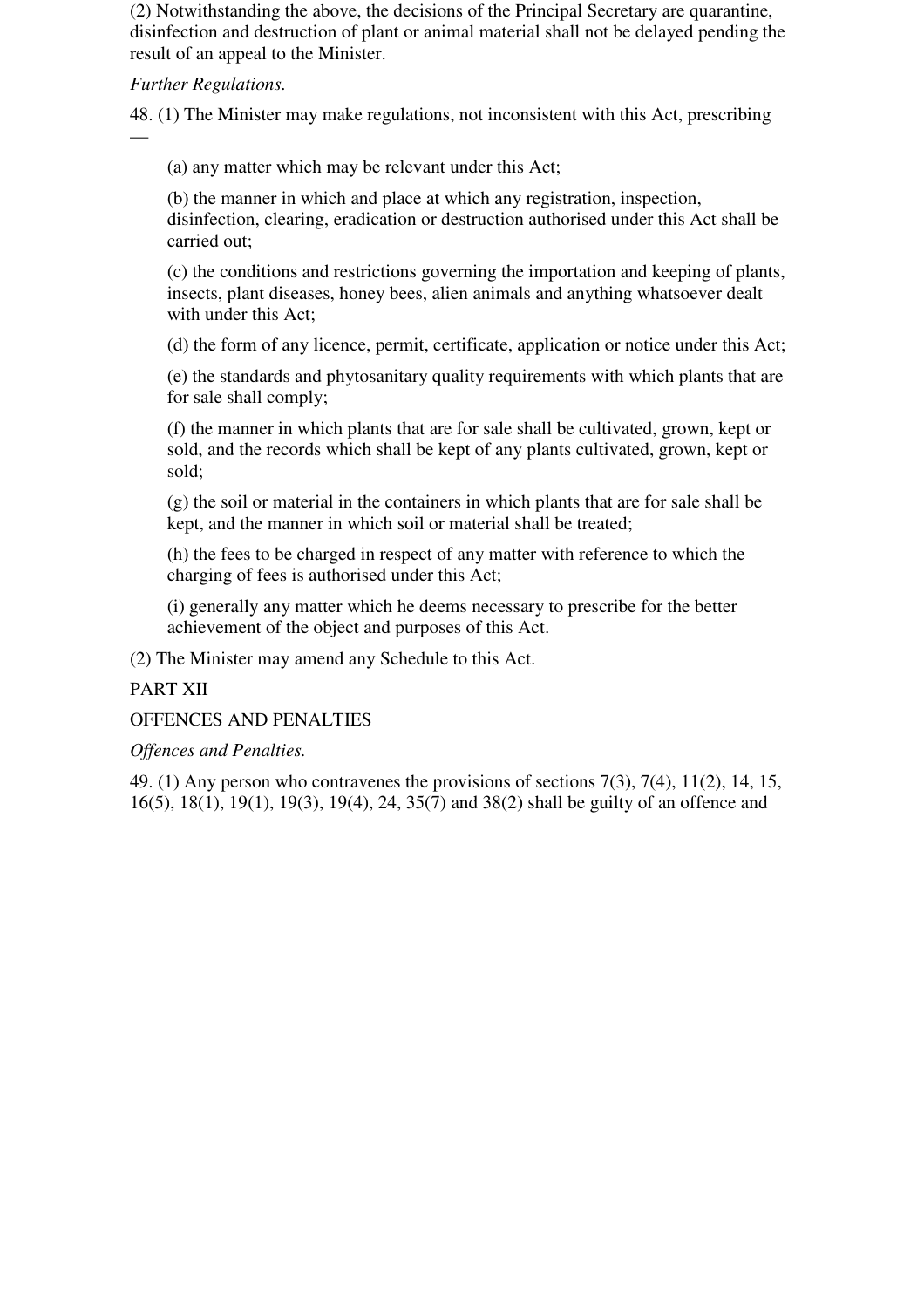shall be liable on conviction to a fine not exceeding E500 or in default of payment to imprisonment for a period not exceeding six months.

(2) Any person who contravenes the provisions of sections  $5(1)$ ,  $17(2)$ ,  $20(1)$ ,  $21(4)$ ,  $23$  -29, 30(3), 33, and 44, shall be guilty of an offence and shall be liable on conviction to a fine not exceeding E250 or in default of payment to imprisonment for a period not exceeding three months.

(3) Any person who contravenes the provisions of sections  $3(2)(a)$  and 10 shall be guilty of an offence and shall be liable on conviction to a fine not exceeding El00 or in default of payment to imprisonment for a period not exceeding forty days.

PART XIII

*Repeal.*

50. The following laws and any other law made thereunder are hereby repealed:

- (a) The Noxious Weeds Act, 1929;
- (b) The Locust Destruction Act, 1924;
- (c) The Importation of Bees Act, 1910;
- (d) The Plant Protection Act, 1958; and
- (e) The Wild Mushroom Control Order, 1973.

# **FIRST SCHEDULE**

(Sections  $14(1)$ )

## PLANTS AND LIVING MATERIAL WHICH ARE PROHIBITED

Ambrosia (Ambrosia spp)

Aquatic Plants, especially

| Water Fem      | (Salvinia molestd)       |
|----------------|--------------------------|
| Water hyacinth | (Eichhornia crassipes)   |
| Water lettuce  | (Pistia stratiotes)      |
| Water milfoil  | (Myriophyllum aquaticum) |
| Water plantain | (Alisma plantago)        |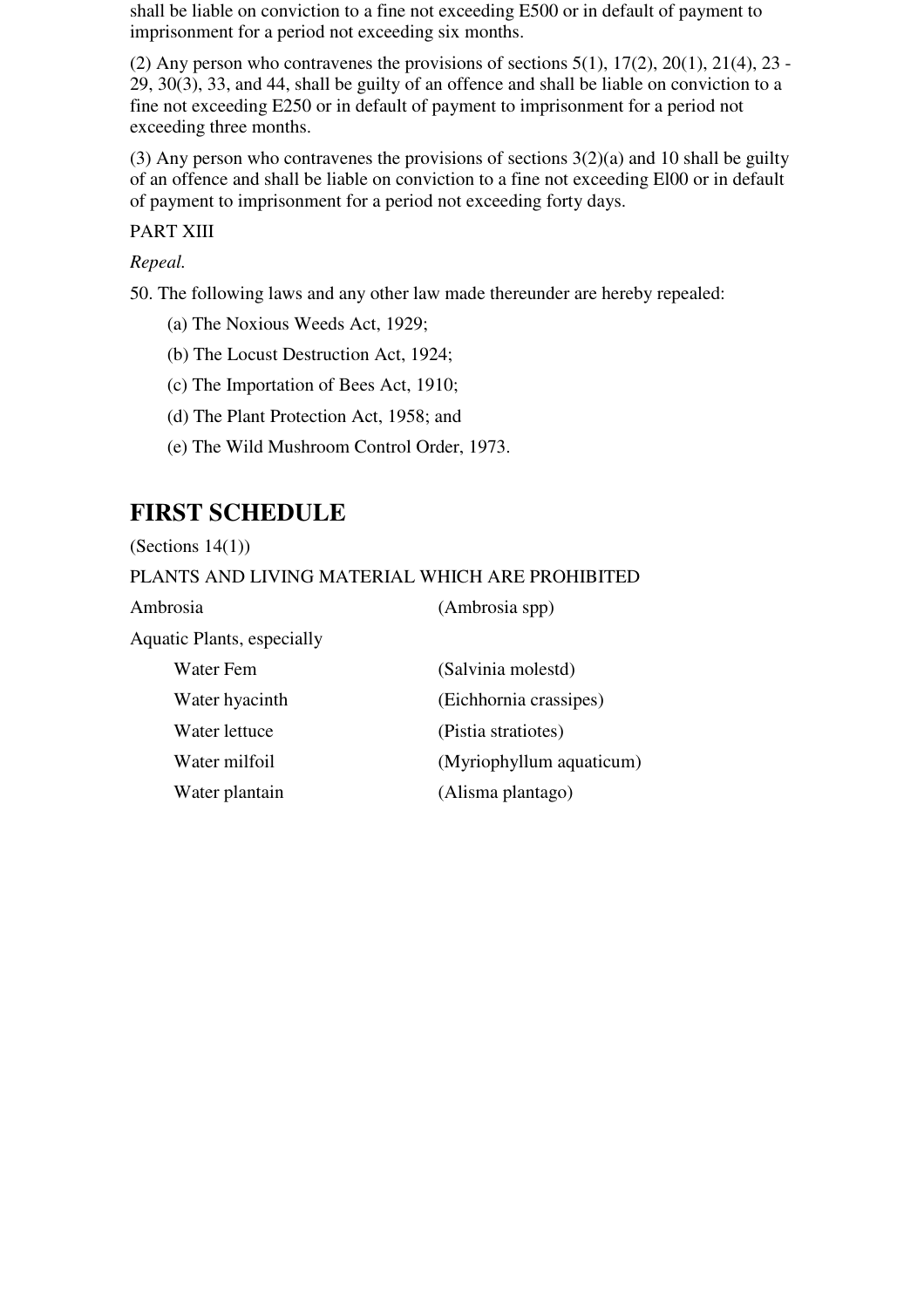| Buffalo grass                          | (Setaria chevalieri)                   |
|----------------------------------------|----------------------------------------|
| <b>Bugweed</b>                         | (Solanum mauritianum)                  |
| <b>Burweed</b>                         | (Xanthium spinosum)                    |
| Cocklebur                              | (Xanthium strumarium)                  |
| Dagga, Insangu or Indian Hemp          | (Cannabis sativa)                      |
| Dodder                                 | (Cuscuta trifolii)                     |
| Fuller's teasel                        | (Dipsaca fulomum)                      |
| Hollyhock                              | (Althaea rosed)                        |
| Jointed cactus                         | (Opuntia aurantiaca)                   |
|                                        | $(= 0. \text{ pusilla})$               |
|                                        | (Opuntia rosea)                        |
| Khaki weed                             | (Alternanthera echinata)               |
| Lantana                                | (Lantana camara)                       |
| Mauritius Thorn                        | (Caesalpinia sepiaria)                 |
| Sesbania                               | (Sesbania punicea)                     |
| Spear Thistle                          | (Cnicus lanceolatus)                   |
| Malta Thistle                          | (Centaurea melitensis)                 |
| Purple Star Thistle                    | (Centaurea calcitrapa)                 |
| Yellow Thistle or St. Barnabas Thistle | (Centaurea solsitialis)                |
| Mexican Poppy or Scotch Thistle        | (Argemone mexicana and other spp.)     |
| Spiny Hakea                            | (Hakea tenuifolia)                     |
| <b>Tussock Grass</b>                   | (Stipa trichotoma)                     |
|                                        | $($ = Nasella trichotoma)              |
| Vegetable Alectra                      | (Alectra spp.)                         |
| Wild cotton & relatives                | (Cienfugosia, Gossypium, Hibiscus etc) |
| Witchweed                              | (Striga spp.)                          |
| Other Noxious weeds                    |                                        |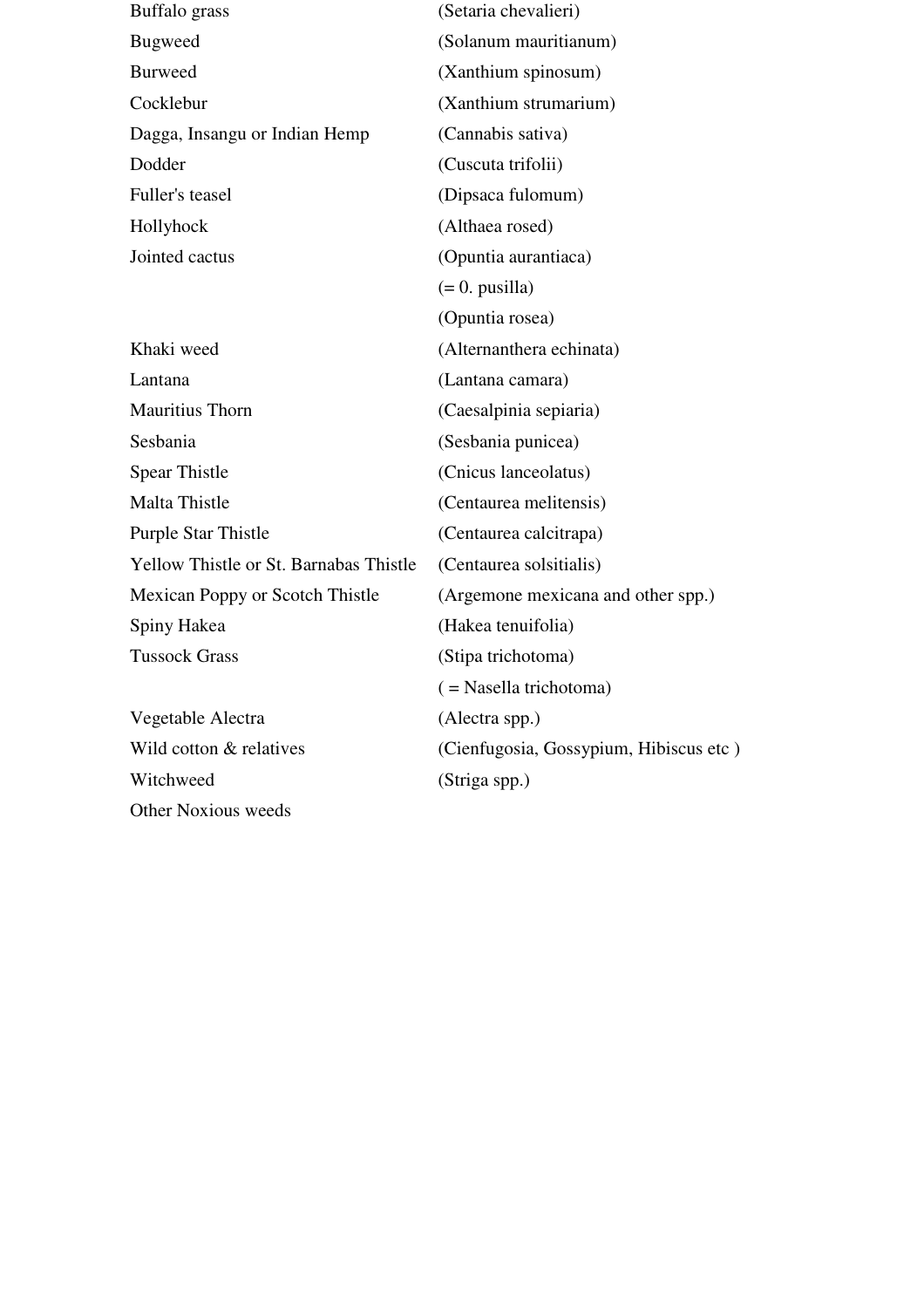N.B. The Minister under the terms of this Act may add to or delete further species as may be required.

# **SECOND SCHEDULE**

(Section 14(2))

PLANTS AND LIVING MATERIAL WHICH REQUIRE A PERMIT.

THIS WILL BE ISSUED ONLY IF THE CONDITIONS OUTLINED ELSEWHERE ARE SATISFIED.

A. *Citrus:* Seed, budwood, whole plants, or fruit for sale. An extra permit must be obtained through the Swaziland Citrus Board. For fruit for private use (less than 20 kg) and candied citrus peel, see Fourth Schedule.

B. *Rice:* Whole plant or part or the plant, or seeds.

C. *Sisal:* Whole plant or part of the plant.

D. *Sugarcane:* Whole plant or part of the plant, or seeds.

E. *Seeds:* of Cotton, Lucerne, Tomato and Tobacco.

F. *Seeds:* intended for planting, and not for food, of the following:

Maize, Sorghum, Barley, Oats, Millet, and Wheat.

G. *Any cereals:* or cereal products as defined in the Control of Cereals Act No. 28 of 1959, which require permission from the Principal Secretary.

H. *Any honey, beeswax or used beehives or any used accessories thereof:* or anything which has been used to contain or treat honey bees, honey or beeswax.

I. *Any honey bee:* or its larvae or eggs.

J. *Any alien animal.*

K. *Any soil:* including rock, sand, and other forms of earth or compost.

L. *Any unspecified material not covered in this Schedule and in Schedules I, III and IV* will require a permit.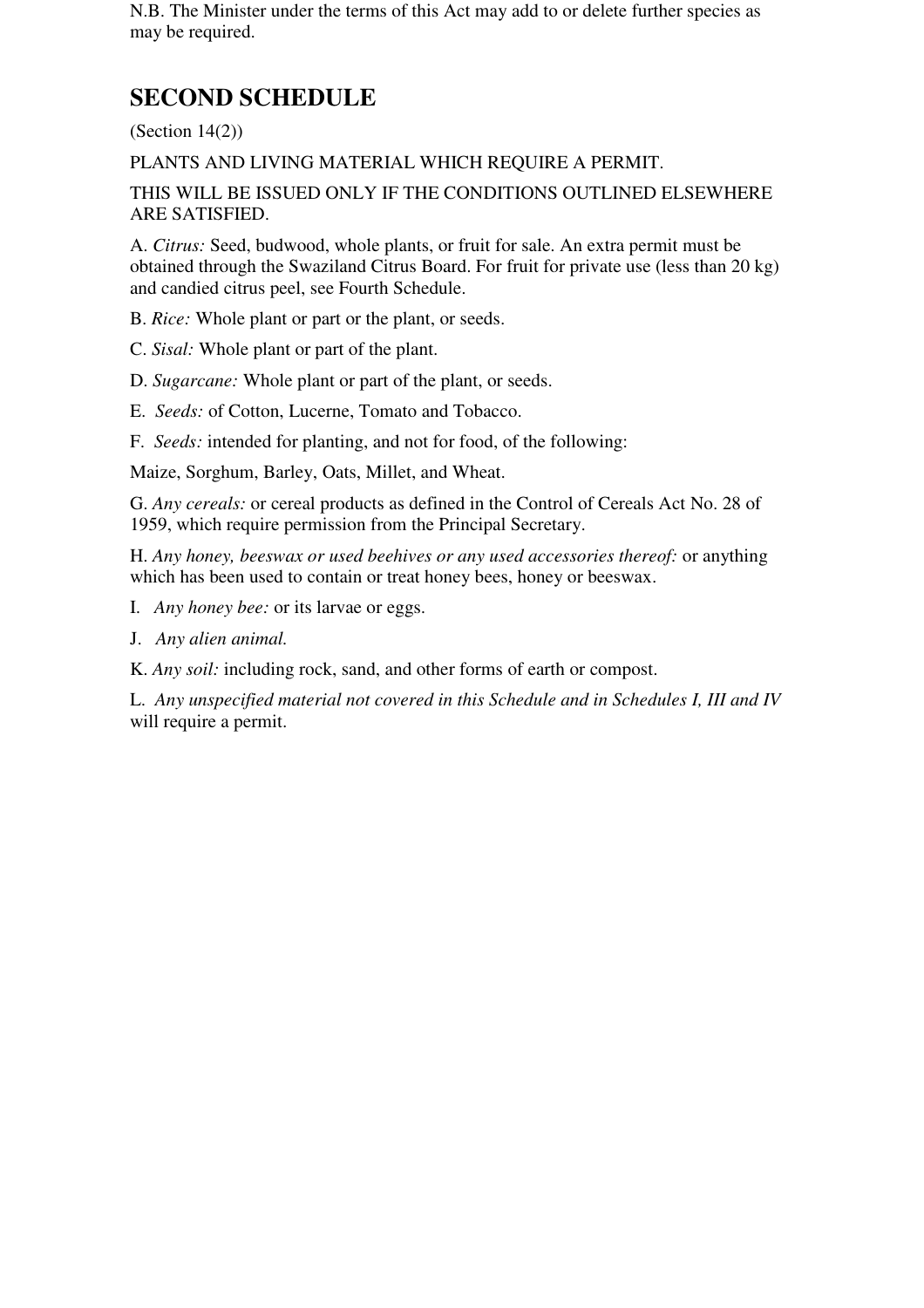# **THIRD SCHEDULE**

#### (Section  $15(1)$ )

## PLANTS AND LIVING MATERIAL WHICH REQUIRE A PERMIT, BUT WILL NOT NORMALLY BE RESTRICTED IF FROM THE REPUBLIC OF SOUTH AFRICA.

## UNLESS THESE BEAR PROOF OF ORIGIN FROM SOUTH AFRICA THEY WILL BE SUBJECT TO THE DETAILED CONDITIONS PRESCRIBED BY THIS ACT.

A. *Assorted fruit and vegetables (excluding citrus), flowers either cut or in pots, and other material regularly sold by traders (florists and grocers) for profit:*

These may be admitted on a multiple entry permit for not more than one year provided the items and their source of origin in the Republic of South Africa are clearly listed in advance.

B. *Seed Potatoes:* These must be in bags carrying an RSA Government Plant Inspection service A or AA seal, issued by a plant inspector of the Government of the Republic of South Africa.

C. *Any plant or parts thereof with special reference to the following:*

#### 1. *Subtropical Fruit and Crops*

Cocoa (*Theobroma cacao*) Ginseng (*Panax ginseng*) Coconut (*Cocos nucifera*) *Macadamia* nuts Coffee (*Coffea arabica*) Palms (*dates, oil etc*.)  $Cola (Cola$  *acuminata*) Custard apple (*Anona cherimola*) Rubber (*Hevea brasiliensis*) Ginger (*Zingiber officinale*) Tea (*Thea sinensis*)

2. *Vegetables*

*Capsicum* (peppers and chillies) Yam (*Dioscorea*)

3. *Gramineae*

Unmanufactured broomcom derived from sorghum, whether fresh or dry, and any broom or brush or other article made in whole or part from sorghum.

4. *Legumes*

Chick pea (*Cicer arietinum*)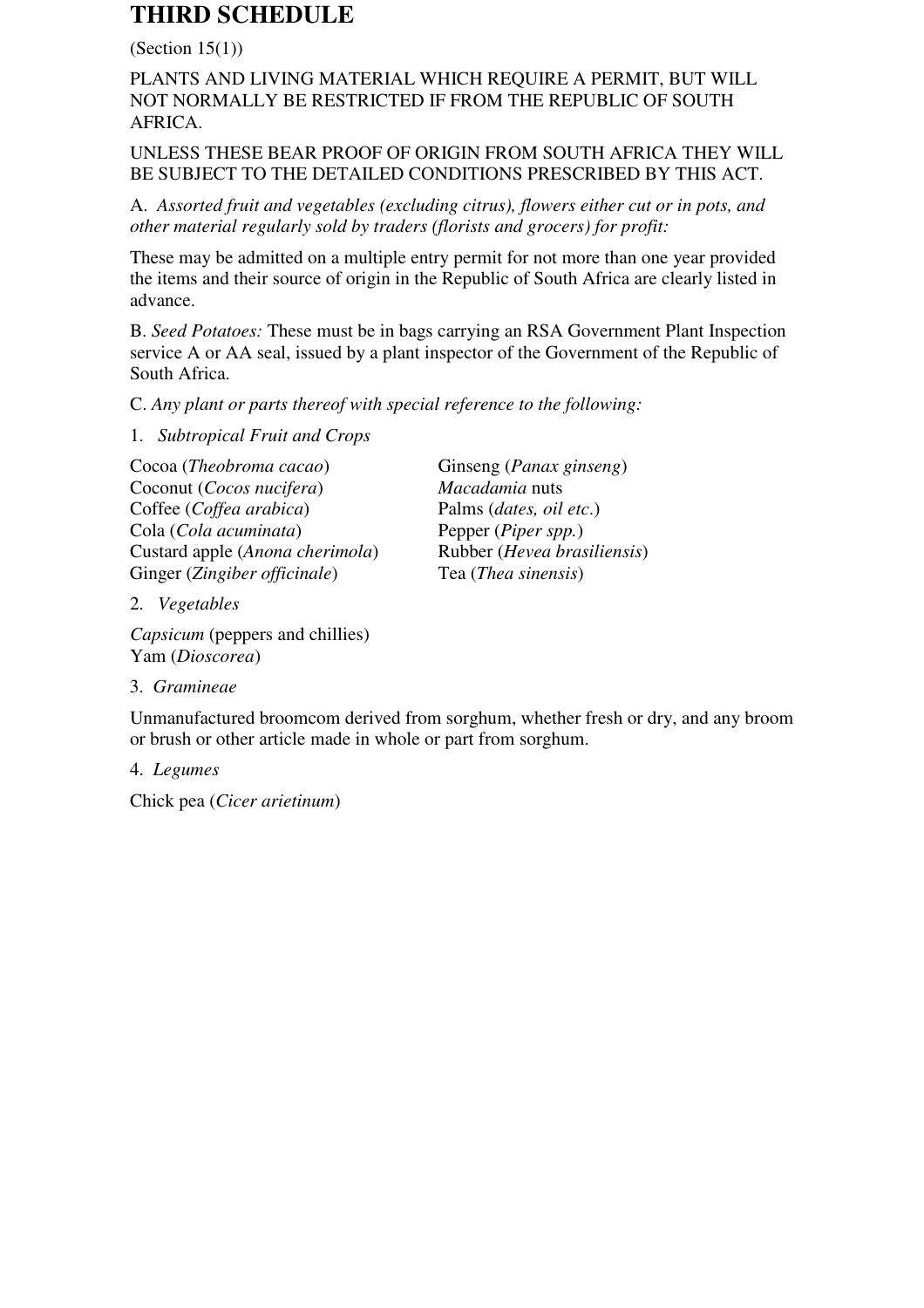Lentils Vetches (*Vicia*)

5. Ornamentals

*Anthurium* Alternate hosts of pine rusts (see page 43 and 44) Chestnut (*Castanea vulgaris* and other spp.) Flax, New Zealand (*Phormium tenax*) Foreign bulbs — *Narcissus, Crocus, Convalleria, Eremarus, Hyacinthus, Tulipa*. Foreign Conifers Foreign Cycads Foreign *Eucalyptus* Foreign heathers (*Erica*) Foreign Malvaceae Foreign orchids Foreign Rosaceae including *Rosa, Pyrus* and other fruits Foreign Sisals (*Agave*, *Fouquiera*) Hazelnut (*Corylus*) Opium poppy (*Papaver somniferum*) *Opuntia* and other cacti, excluding jointed cactus (Schedule 1) *Pyrethrum* Sundry rhizomes

6. Sundry Imports

Belladonna (*Atropa belladonna* and other spp.) Burdock (*Arctium*) Cassava (*Manihot utilissima*) Coriander (*Coriandrum sativum*) Cranberry (*Vaccinium macrocarpum*) *Digitalis* Henbane (*Hyoscyamus niger*) Hops (*Humulus sp*.) Jute (*Corchorus capsularis*) Kiwi fruit (*Actinidia*) Persimmon (*Diospyros*) Poison hemlock (*Conium maculatum*) Unmanufactured leaf tobacco Unmanufactured cotton lint and all kinds of unspun cotton excluding purified cotton wool.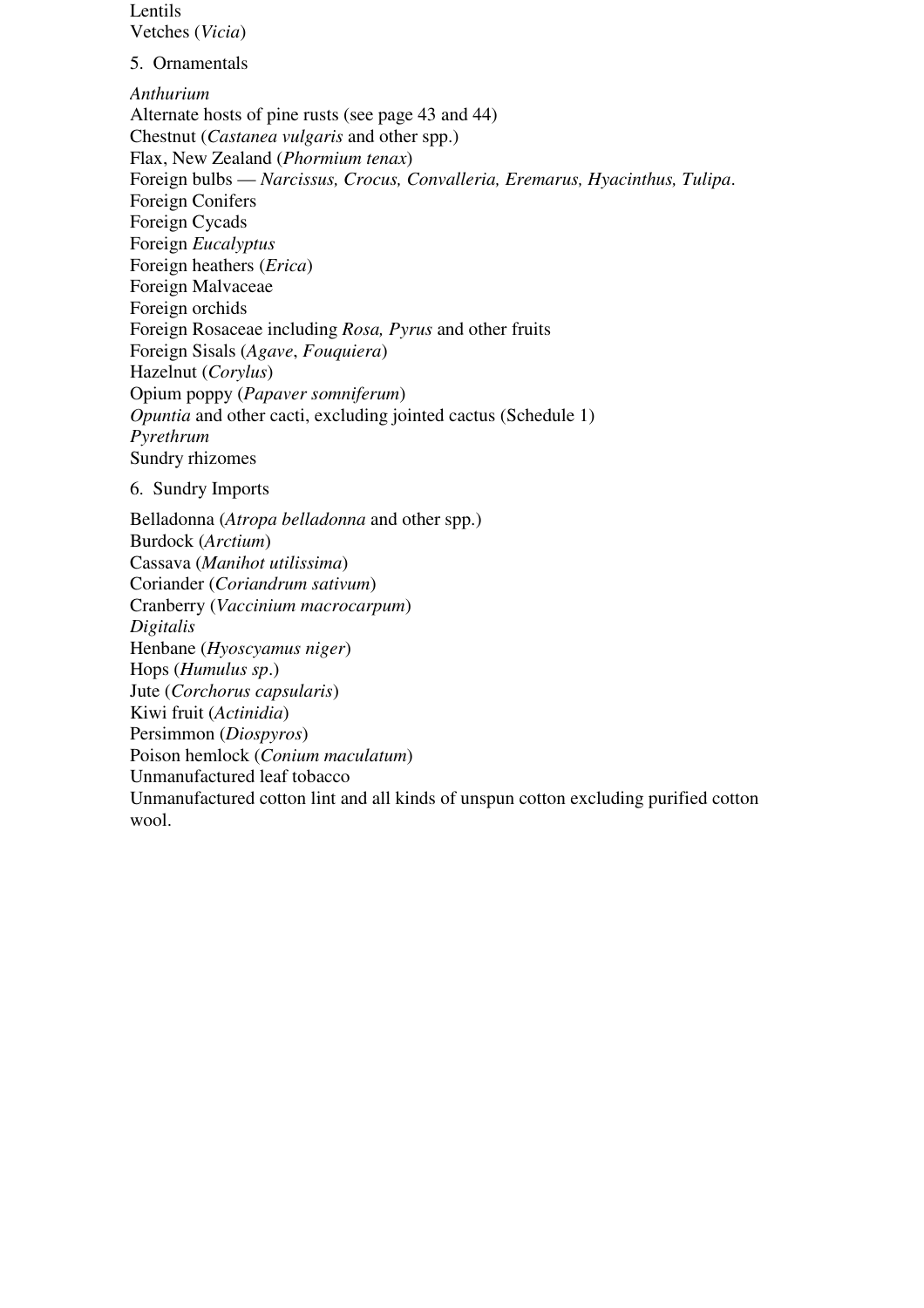# **FOURTH SCHEDULE**

 $(Section 15(2))$ 

PLANTS AND LIVING MATERIAL WHICH DO NOT REQUIRE A PERMIT

These must be bought in the Republic of South Africa only, by private individuals for immediate use or consumption only and not for sale. Source of origin must be documented.

A. *Any tree, shrub, herb, or vine*, including ornamentals or plants bearing fruit, and soil, originating at a *state registered nursery in the Republic of South Africa*. These must be accompanied by proof of origin (nursery labels, invoices, receipts etc).

B. Assorted fruit and vegetables (including no more than 20kg. citrus per person), and candied citrus peel.

C. Cut flowers, wreaths and herbaceous pot plants.

FIFTH SCHEDULE

(Section  $3(1)$ )

APPLICATION FOR FIRST REGISTRATION AND ANNUAL RE-REGISTRATION OF A PLANT NURSERY. THIS SHALL BE ACCOMPANIED BY A FEE OF TEN EMALANGENI. IF APPLICATION IS SUCCESSFUL, A FURTHER TWENTY EMALANGENI WILL BE PAYABLE TO COMPLETE REGISTRATION. FOR REREGISTRATION FIVE EMALANGENI SHALL BE THE ENTIRE AMOUNT PAYABLE

I, the undersigned do hereby apply to the Nursery Registration Board in terms of section 3 of the Plant Control Act No. of 1981 for the grant and registration of a Nursery.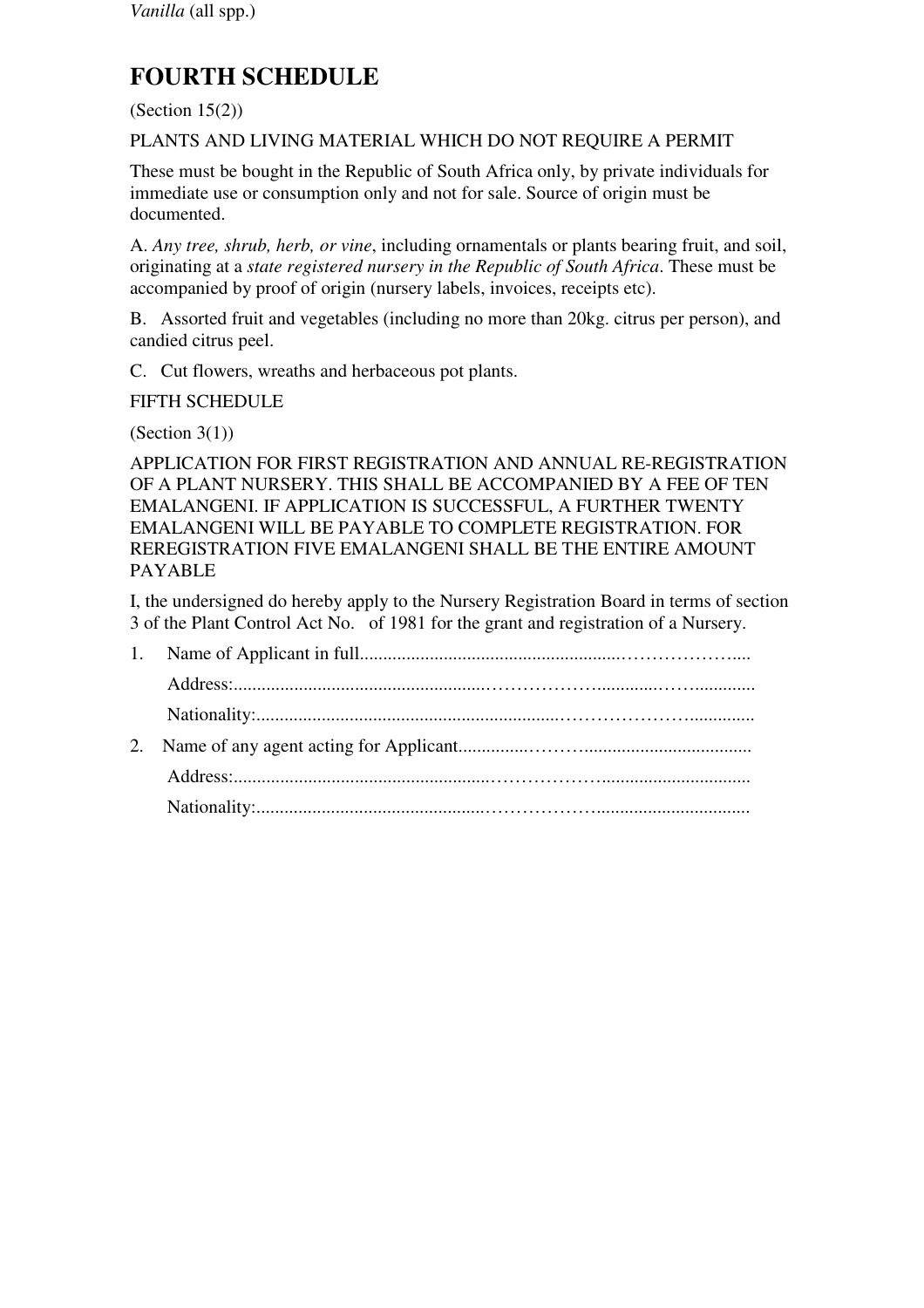3. Full name, postal and residential addresses of the owner of the land:

...................................................………………...........…………………………

4. The exact situation of the Nursery ....................................:..................................

...................................................………………...........…………………………

If it is a registered piece of ground, please state the title deed number and description thereof.

If it is proposed to set it up on Swazi National Land, state the name of the Chief of the Area

5. The approximate extent of the proposed Nursery.................................................

6. A sketch-map drawn to scale of the proposed Nursery.

7. Is this freehold or Swazi Nation Land?..................................................................

8. In the case of Swazi National Land has the permission of the Chief been sought and obtained?

...................................................………………...........…………………………

State the name of the Chief and his address................................................................

...................................................………………...........…………………………

9. Name under which nursery is to be registered:.....................................................

10. Date of intended occupancy and/or commencement of business ..........................

- 11. Please state
	- (a) Approximate size of the capital that you are investing in the nursery..............
	- (b) Your bank references......………….................................................................
	- (c) Any financial cover or insurance for the nursery.............................................

12. Previous experience in running a nursery, if any:

 ...................................................………………...........………………………… ...................................................………………...........………………………… ...................................................………………...........………………………… ...................................................………………...........…………………………

13. Specialization of nursery. Strike out that which does not apply: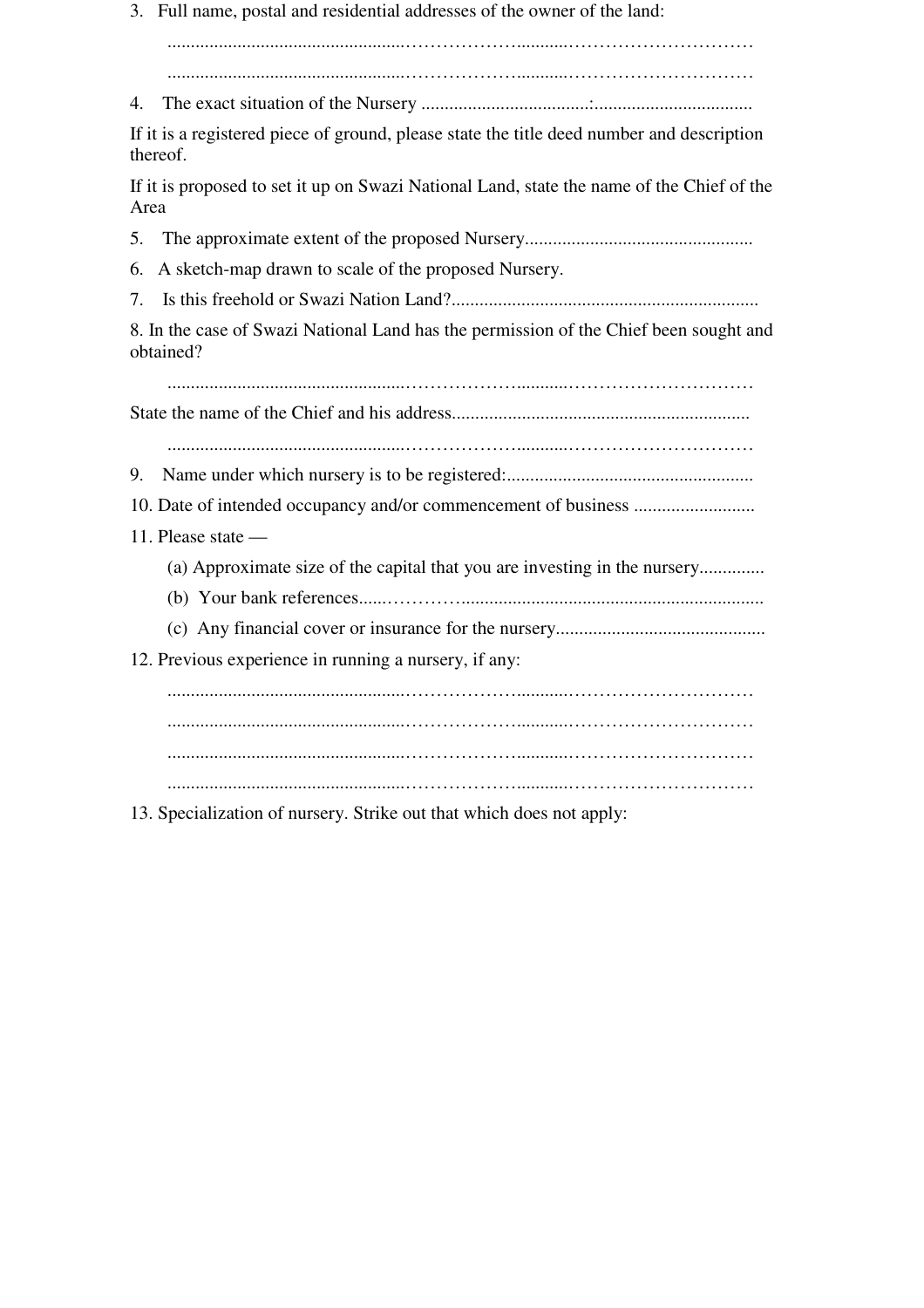Forest trees/Fruit trees/Vegetables/Herbaceous garden plants/Ornamental trees and shrubs/All

of these/Other (Specify)........................……...............................................................

14. Give the approximate quantity of the following nursery stock:

- (a) Citrus fruit trees
- (b) Deciduous and other Fruit trees including mangoes and guavas
- (c) Vines
- (a) Forest and shade trees
- (e) Hedge plants
- (f) Roses
- (g) Hardy ornamentals
- (h) Greenhouse and other tender plants
- (i) Palms
- (j) Gramineae and pasture plants
- (k) Other plants, including indigenous flora

15. State - (a) The approximate number of citrus trees in the nursery *not* expected to be ready for disposal within the next twelve months. ......................................

(b) The approximate number of other trees in the nursery *not* expected to be ready for disposal .................................................

16. State - (a) The approximate number of citrus trees ready for disposal *now*.............

(b) The approximate number of other trees in the nursery ready for disposal *now*........

1, the undersigned.......................................……………………….....……. being the applicant/agent of the applicant for the grant and registration of the above mentioned licence, do hereby make oath and say that to the best of my knowledge and belief the above information is true and correct.

## Name of Applicant

Copies to:  $-$  (1) The Principal Secretary, Ministry of Agriculture

- (2) The Director of Agriculture
- (3) The Chief Forestry Officer
- (4) The Chief Research Officer
- (5) Curator National Herbarium
- (6) The Plant Pathologist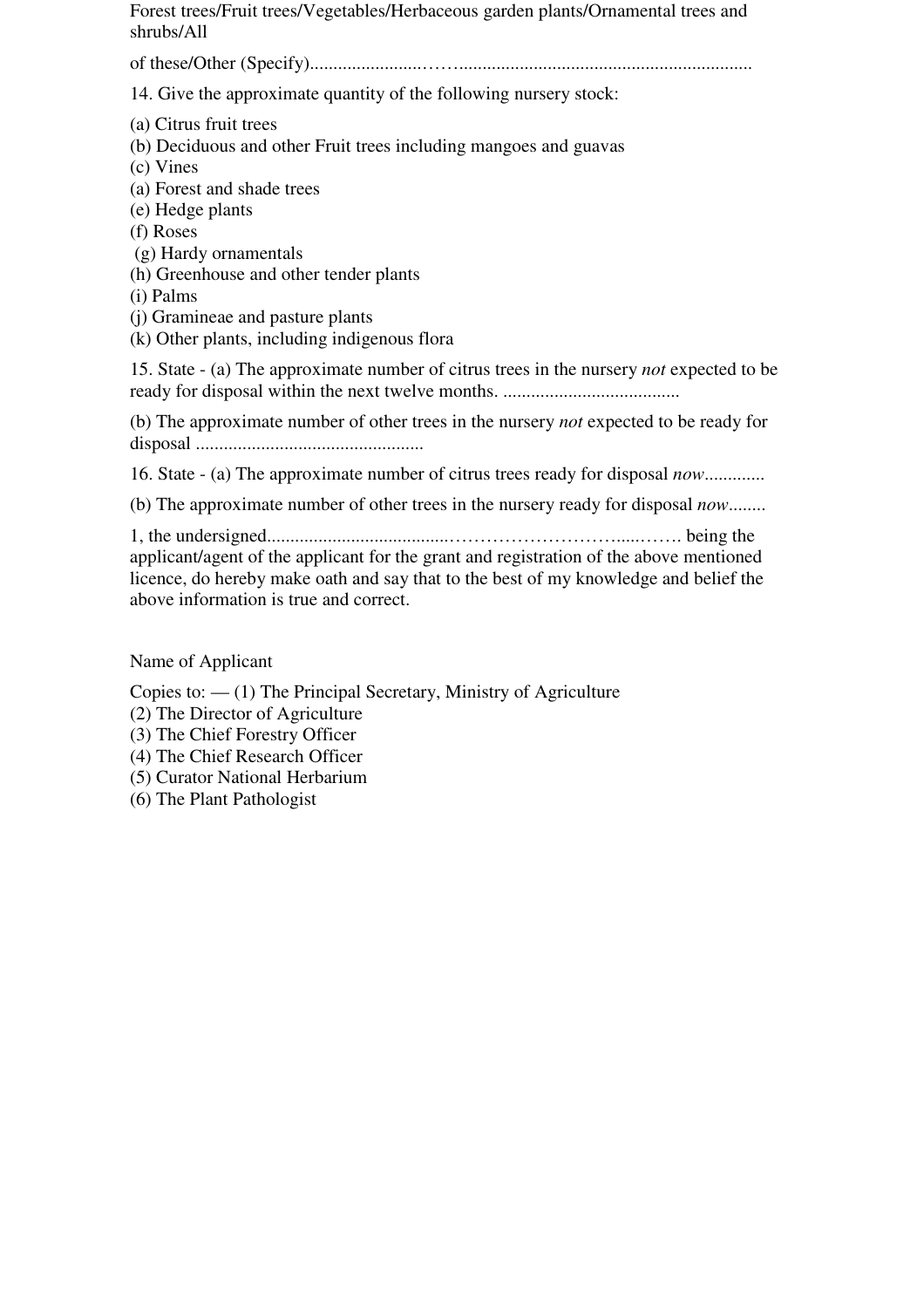(7) Swaziland National Trust Commission

# **SIXTH SCHEDULE**

| (Section 16)                                                                  |                                                                                    |                                                                                        |  |  |
|-------------------------------------------------------------------------------|------------------------------------------------------------------------------------|----------------------------------------------------------------------------------------|--|--|
|                                                                               | FORM OF PLANT IMPORT PERMIT                                                        |                                                                                        |  |  |
|                                                                               | SWAZILAND MINISTRY OF AGRICULTURE                                                  |                                                                                        |  |  |
|                                                                               | PERMIT FOR INTRODUCTION OF PLANTS AND PLANT PRODUCTS                               |                                                                                        |  |  |
|                                                                               |                                                                                    | No.                                                                                    |  |  |
| permission is hereby granted to:                                              | In terms of the Plant Control Act (1981), and subject to the conditions hereunder, |                                                                                        |  |  |
|                                                                               |                                                                                    |                                                                                        |  |  |
| to import into Swaziland the undermentioned plants or plant products, namely: |                                                                                    |                                                                                        |  |  |
|                                                                               |                                                                                    |                                                                                        |  |  |
|                                                                               |                                                                                    |                                                                                        |  |  |
|                                                                               |                                                                                    |                                                                                        |  |  |
| labels etc.)                                                                  |                                                                                    | All plant material must be accompanied by proof of origin (invoices, receipts, nursery |  |  |
|                                                                               | Research Station, Box 4, Malkems.                                                  | Any phytosanitary certificate requested here must be sent to the Pathologist, Malkems  |  |  |
| Special conditions:                                                           |                                                                                    |                                                                                        |  |  |
|                                                                               |                                                                                    |                                                                                        |  |  |
|                                                                               |                                                                                    |                                                                                        |  |  |
|                                                                               | Copies to: (1) Director of Agriculture<br>(2) Customs Officer                      | (4) Malkems Research Station                                                           |  |  |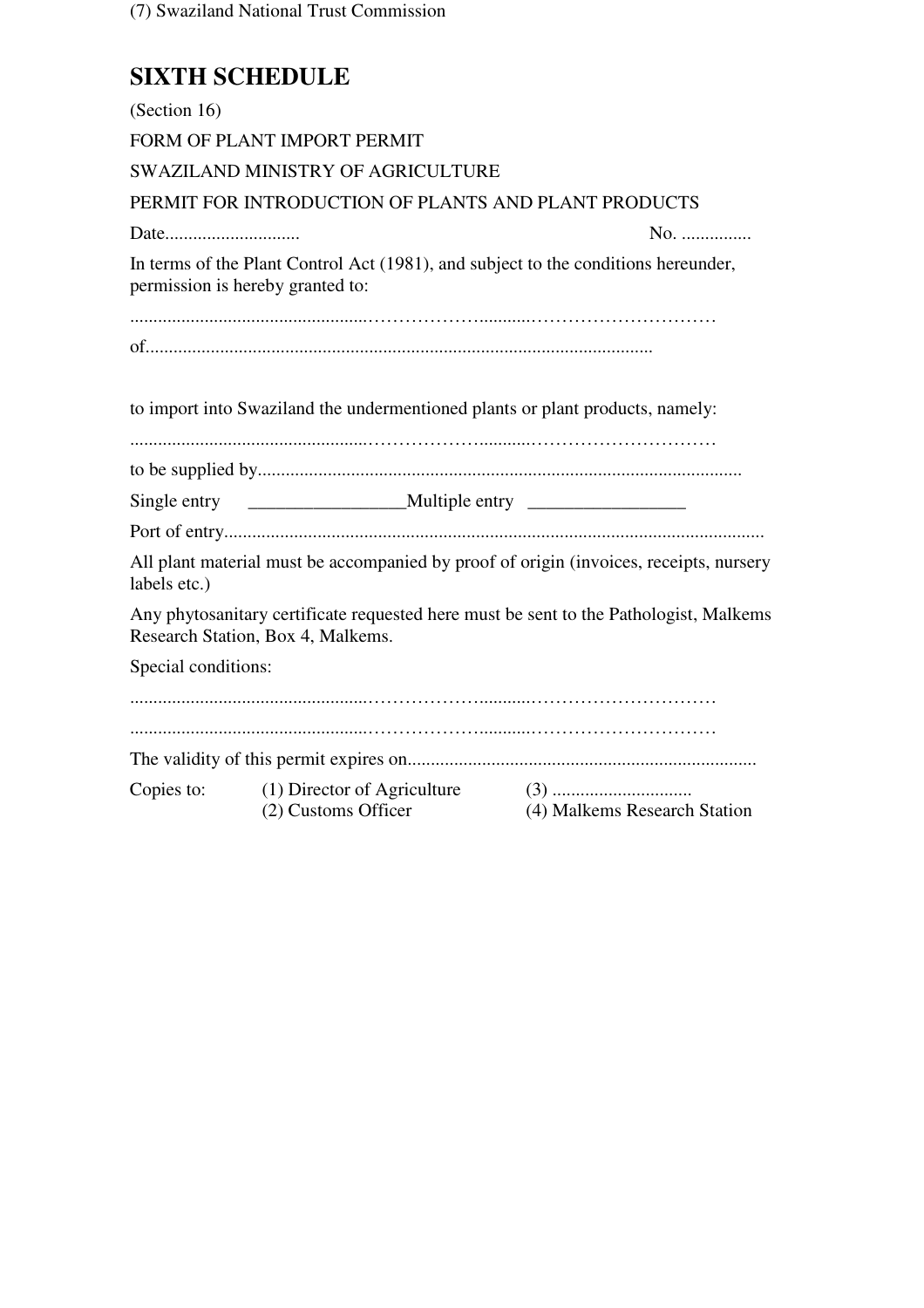\*(5) Swaziland Citrus Board \*(6) Swaziland National Trust \*As necessary Commission

Director of Agriculture (Signature or official stamp)

Further Notes..........................................................................

FOR CITRUS, MAIZE MATERIAL AND INDIGENOUS PLANTS —see Reverse of this Page

(Reverse of first page)

*Citrus Conditions.* 

A. Any citrus material from the Republic of South Africa:

An extra permit must be obtained from the Swaziland Citrus Board, Box 343, Mbabane. Fruit bought privately for personal use or consumption is exempt.

B. Citrus fruit for processing from Mozambique or the Republic of South Africa:

1. A citrus permit to be obtained as under A.

2. Fruit to be processed in a canning factory and not to be distributed elsewhere for any other purpose.

3. On arrival at Malkems and without delay all fruit to be steam sterilised for a minimum period of 20 minutes. Under no circumstances should fruit be left unsterilised in the open.

4. Rail trucks and containers to be sterilised by dipping or spraying to runoffwith a surface sterilising agent such as sodium or calcium hypochlorite, one of the quaternary ammonium compounds, or equivalent.

5. Seed germination to be destroyed by heat or other treatment.

6. Inspection of fruit and compliance with these conditions by authorised officers of the Ministry of Agriculture be facilitated at any time during the term of the period.

7. Each week's consignment must be accompanied by a certificate signed by the veterinary authorities in the country of origin to the effect that the fruit is derived from a district(s) where foot and mouth disease has not existed for at least 3 months, and in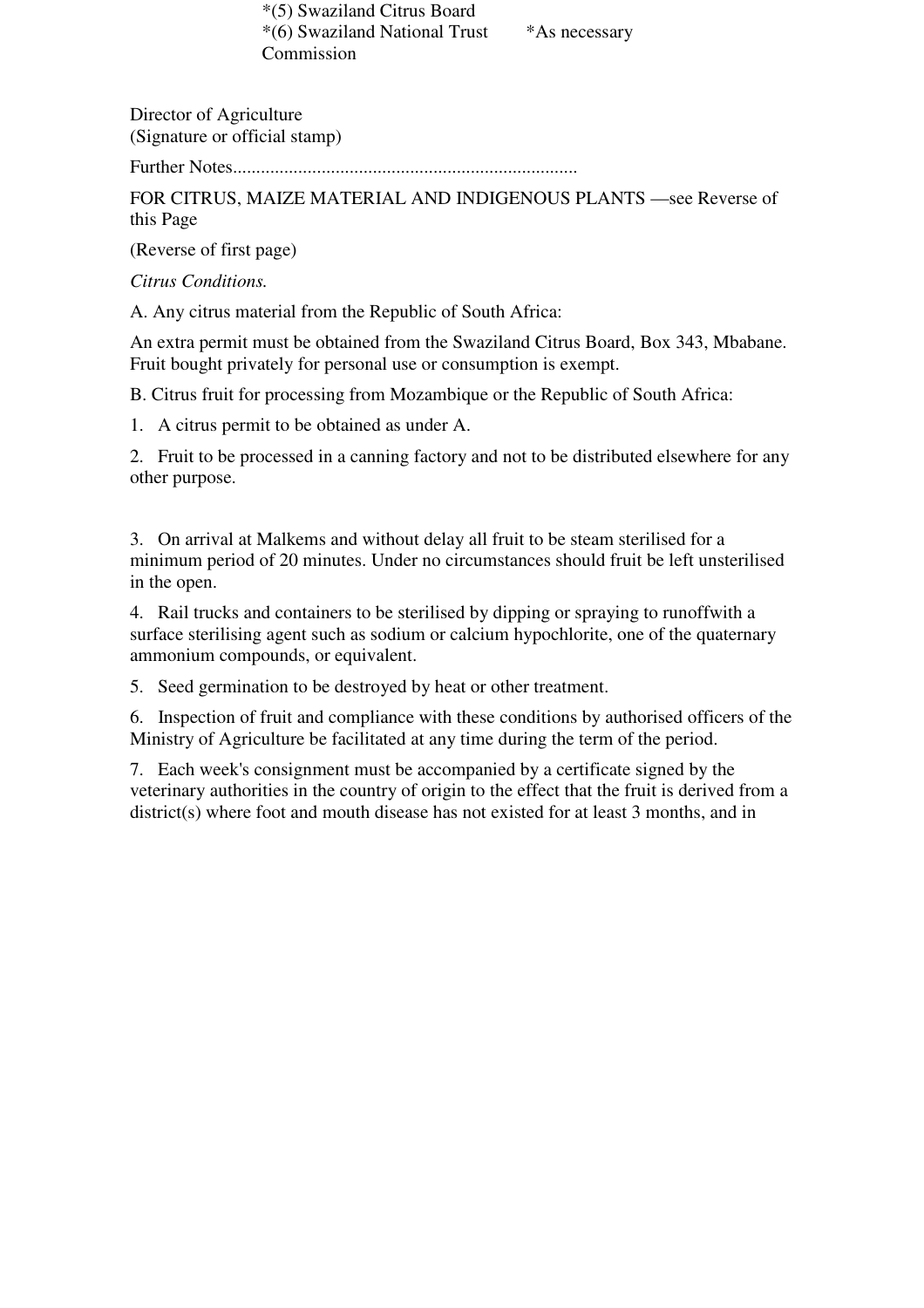which no regulations for the control of foot and mouth disease are in force immediately prior to the removal of the fruit.

8. Packing materials, if used, should exclude straw or other plant material.

A plant import permit for citrus material will only be issued after a separate permit has been issued by the Swaziland Citrus Board.

*Maize and Maize Products.*

Imports require an additional permit directly from the Principal Secretary.

#### *Indigenous Plants.*

Persons intending to obtain plants indigenous to Southern Africa from nurseries in the Republic of South Africa or elsewhere must first obtain authorization from the Swaziland National Trust Commission. Plants subject to restriction include (a) several trees and shrubs, e.g. *Dracaena* (screw-pine), *Podocarpus* (yellow-wood), *Protea*, and *Spirostachys* (tambuti); (b) ferns; (c) bulbous plants, e.g. *Agapanthus*, *Brunswigia* (candelabra plant) and *Zantedeschia* (arum lily); (d) orchids; and (e) miscellaneous plants such as aloes, waterlilies and Barberton daisies.

## **SEVENTH SCHEDULE**

(Sections 18 & 19)

### **SWAZILAND MINISTRY OF AGRICULTURE — MBABANE, SWAZILAND PHYTOSANITARY CERTIFICATE No. ............. CERTIFICAT PHYTOSANI TAIRE PFLANZENSCHUTZZEUGNIS**

In terms of The Plant Control Act, (1981),

This is to certify that the plants, part of plants or plant products described below, or representative samples of them were thoroughly examined on..............................by an authorized officer or representative of the MINISTRY OF AGRICULTURE and were found to the best of his knowledge to be substantially free from injurious diseases and pests; and that the consignment is believed to conform with the current phytosanitary regulations of the importing country both as stated in the additional declaration hereon and otherwise.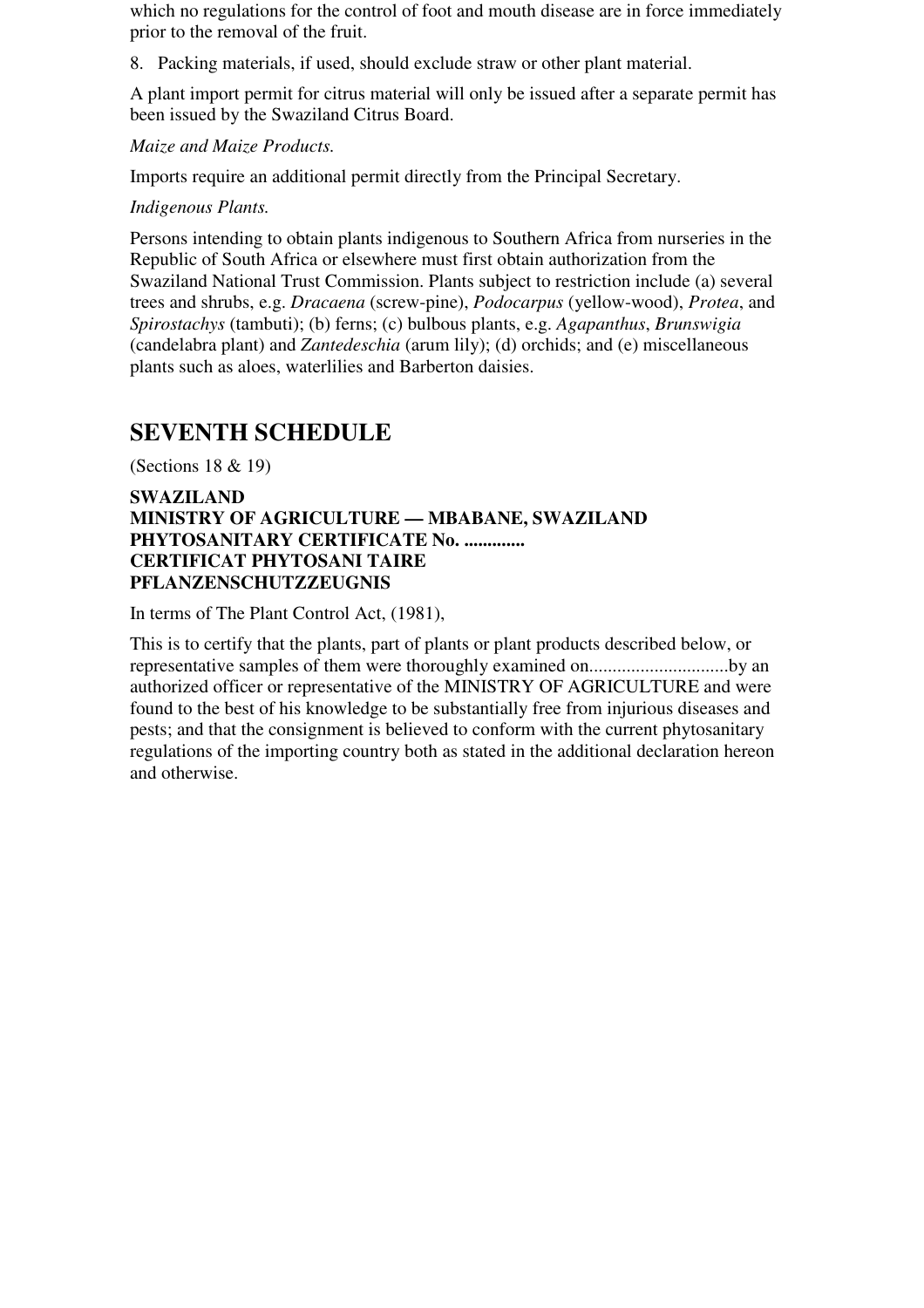II est certifie que les vegetaux, parties de vegetaux ou produits vegetaux decrits cidessous ont ete minutieusement examines en totalite ou sur echantillon representatif. le...........................par agent/representatif authorise du MINISTERE DE L'AGRICULTURE et sont, a sa connaissance, juges pratiquement indemnes d'ennemis et maladies dangereux pour les cultures; et que 1'envoi est estime conforme aux reglementations phytosanitaires actuellement en vigueur dans le pays importateur, ainsi qu'il est specific dans la declaration supplementaire ci-apres ou par ailleurs.

Hiermit wird bestatigt, dass die unten beschriebenen Pflanzen oder, — teile, erzeugnisse, oder representative Muster davon, eingehend untersucht wurden am

.................................................................. von..............................zustandiger Beamte/reprasentative und nach seinem besten Wissen praktisch frei von gefahrlichen Pflanzenkrankheiten und — schadlingen befunden wurden; und dass die Sendung den derzeit geltenden phytosanitaren Bestimmungen des importierenden Landes, gemass der unter oder an anderer Stelle angefuhrten zusatzlichen Erklarungen, entspricht.

Additional Declaration Declaration Supplementaire Zosatzliche Erklarungen.

(a) Fruits free from/Les fruits sont exempts du/Fruchte sind frei von/*Ceratitis capitata*, *Quadraspidiotusperniciosus*/*Nipaecoccus nipae*, *Pseudocococcus obscurus* & *Parlatoria zizyphi*.

(b) *Dacus dorsalis, & Pseudococcus comstocki* are not known to occur in Swaziland/ a notre connaissance ne se trouvent pas en Swaziland/kommen nach bestem Wissen nicht in Swaziland vor.

©The E.E.C. plant protection regulations have been observed /Die E.E.C. Pflanzenschutz

Vorschriften sind beachtet.

(d) DESCRIPTION OF CONSIGNMENT/DESCRIPTION DE L'ENVOI/BESCH-REIBUNG DER SENDUNG

Name and address of exporter Nom, prenom et adresse de 1'expediteur Name und Anschrift des Absenders..............................................................

Name and address of consignee Nom, prenom et adresse du destinaire Name und Anschrift des Empfangers ............................................................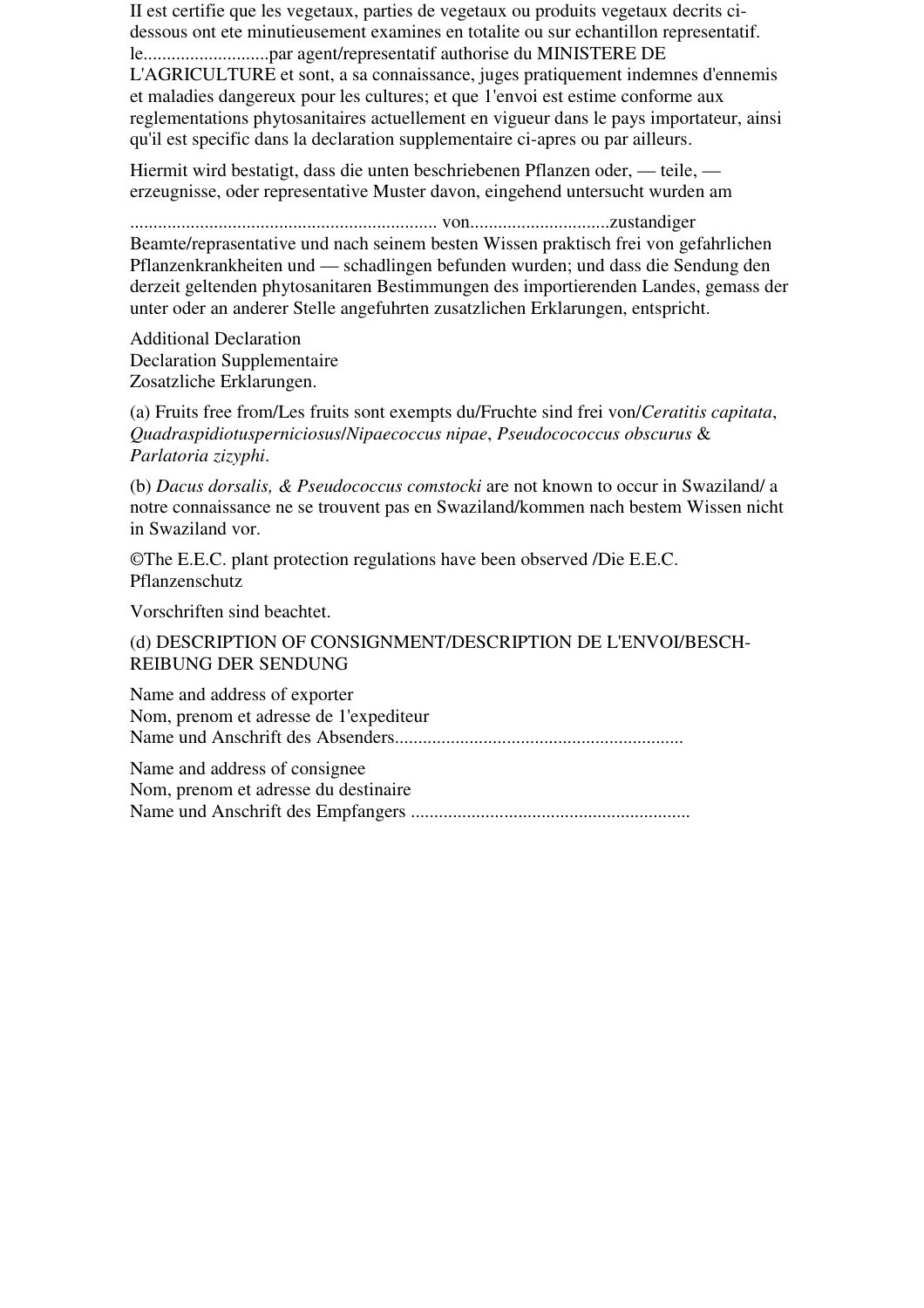| Number and description of packages<br>Nombre et nature des colis |                                           |
|------------------------------------------------------------------|-------------------------------------------|
| Distinguishing marks<br>Marque des colis                         |                                           |
| Origin<br>Lieu de culture                                        |                                           |
| Means of transport                                               | Port of entry                             |
| Moyen de transport                                               | Point d'entree                            |
|                                                                  |                                           |
| Quantity and name of produce<br>Contenu de 1'envoi               |                                           |
| Date of fumigation or disinfection                               | Treatment                                 |
| Fumigation ou disinfection date                                  | Traitment                                 |
| Datum Begasung oder Desinfektion                                 |                                           |
| Duration of exposure                                             | Chemical and concentration                |
| Duree du traitment                                               | Produit chimique utilise et concentration |
| Dauer der Behandlung  Mittel und Konzentration                   |                                           |
|                                                                  |                                           |

Authorised Officer/Representative

The validity of this permit expires on..........................

NB. It is an offence to export indigenous plants without prior permission from the Swaziland National Trust Commission

Copies to: — (1) Director of Agriculture

(2) Customs Officer

(3) Swaziland National Trust Commission

(4) ......................…………………………………………………….